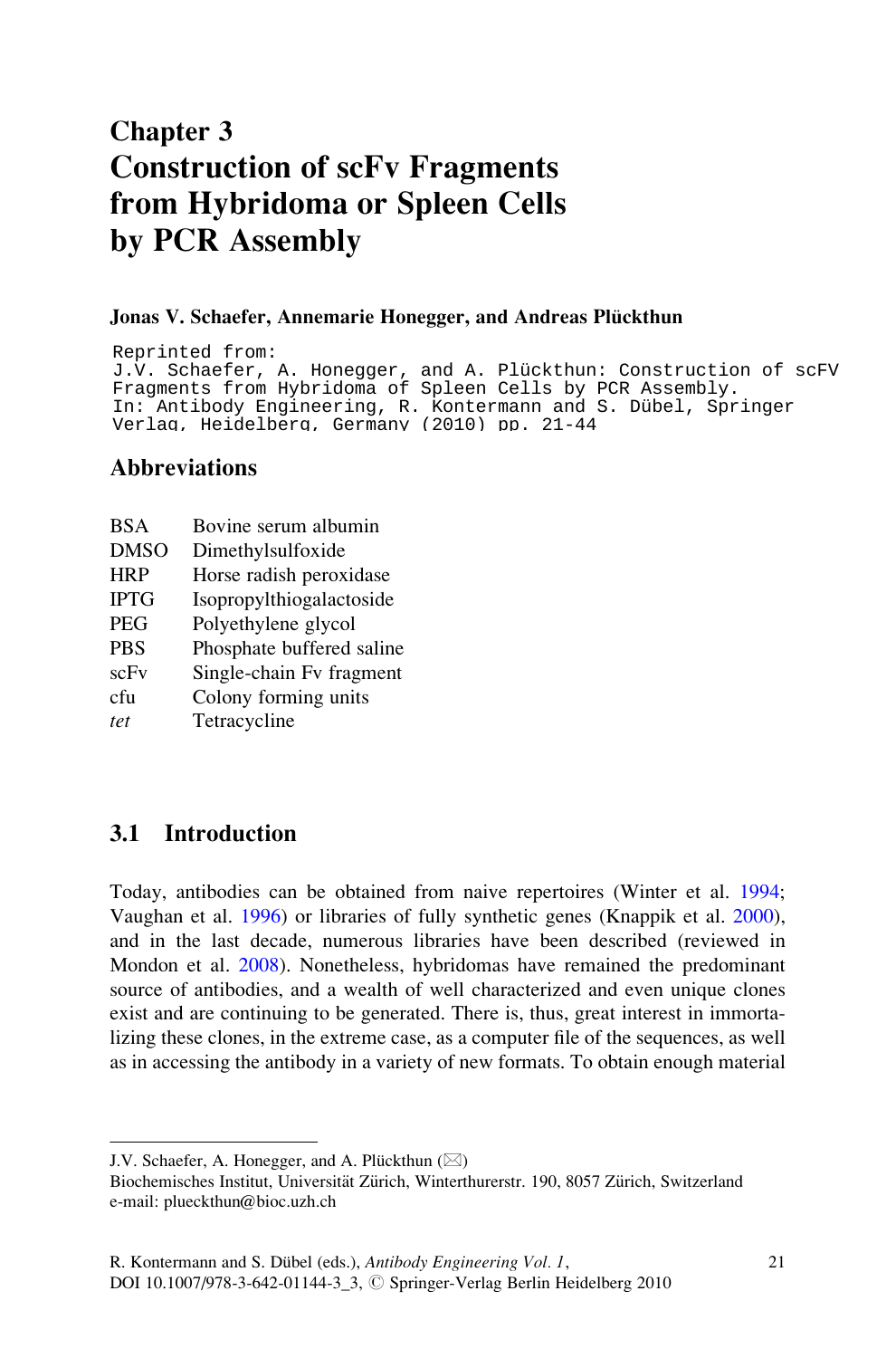for detailed biochemical and biophysical analyses of the deduced antibodies after immunization, their cloning into formats compatible with recombinant expression is beneficial, if not essential. For this purpose, the antibody genes must be cloned, and the binding properties of the recombinant protein have to be verified. In addition to existing hybridomas, the immune response of an animal upon exposure to various antigens may often be of particular scientific interest in itself and also lead to the discovery of new and potent binders. Therefore, there is merit in immortalizing the results from new immunizations as well. In this case, it is not necessary to take the detour of first making hybridomas, but instead, mRNA isolated from spleen can be directly used for the creation of an immune library, from which binders can be subsequently isolated by phage display and their sequences determined.

Once the antibody genes have been successfully cloned and after the presumed binding properties of the recombinant antibodies have been experimentally verified, their sequences can be used for modeling ([www.bioc.uzh.ch/antibody/](http://www.bioc.uzh.ch/antibody/)), and their structure subsequently be determined by crystallography (Honegger et al. [2005](#page-21-0)) or NMR (Freund et al. [1994](#page-21-0); Tugarinov et al. [2000](#page-23-0)). The recombinant single-chain Fv format (Huston et al. [1988;](#page-21-0) Glockshuber et al. [1990\)](#page-21-0) is an ideal starting point for all engineering efforts, from sensors (Backmann et al. [2005;](#page-21-0) Morfill et al. [2007\)](#page-22-0) to therapeutic fusion proteins (Di Paolo et al. [2003\)](#page-21-0), or imaging reagents (Adams et al. [1993\)](#page-21-0) to multivalent and multispecific reagents (Plückthun and Pack [1997](#page-22-0)), just to name a few illustrative examples. Recombinant expression of these proteins also allows one to evolve the affinity further than the immune system normally does, e.g., to low picomolar  $K_D$  for scFv fragments (Zahnd et al. [2004](#page-23-0); Luginbühl et al. [2006\)](#page-22-0). Finally, some natural antibodies may not be of sufficient stability, which can also be corrected by engineering (Wörn and Plückthun [2001](#page-23-0); Ewert et al. [2004\)](#page-21-0). In addition, the murine antibody can be humanized for its use in therapy – a procedure rapidly achievable at the scFv stage.

The key prerequisite for the use of recombinant antibody technologies, starting from immune repertoires or defined hybridomas, is the reliable cloning of functional immunoglobulin genes. Even though hybridomas are considered to express "monoclonal" antibodies, hybridoma clones may encode more than one functional or even nonfunctional heavy or light chains (Kütemeier et al. [1992](#page-22-0)). As has been reported previously, several kappa chain-secreting hybridomas, possessing X63Ag8.653 myeloma cells as fusion partner, also occasionally transcribe a functional lambda chain, competing with the  $V_k$  gene for in-frame scFv antibody assembly (Krebber et al. [1997](#page-22-0)). As these false or heterogeneous genes might also be amplified and subsequently assembled into the scFv fragments, it is highly recommended to include an enrichment procedure in the cloning protocol. This step can be circumvented and replaced by screening of clones at the scFv level, but the phage enrichment is generally much faster if incorrect sequences abound. Obviously, selection by phage display or by another selection technology such as ribosome display (Hanes and Plückthun [1997;](#page-21-0) Hanes et al. [1998;](#page-21-0) for detailed protocols see Schaffitzel et al. [2005;](#page-23-0) Amstutz et al. [2006](#page-21-0); Zahnd et al. [2007\)](#page-23-0) is mandatory when starting from spleens of immunized mice.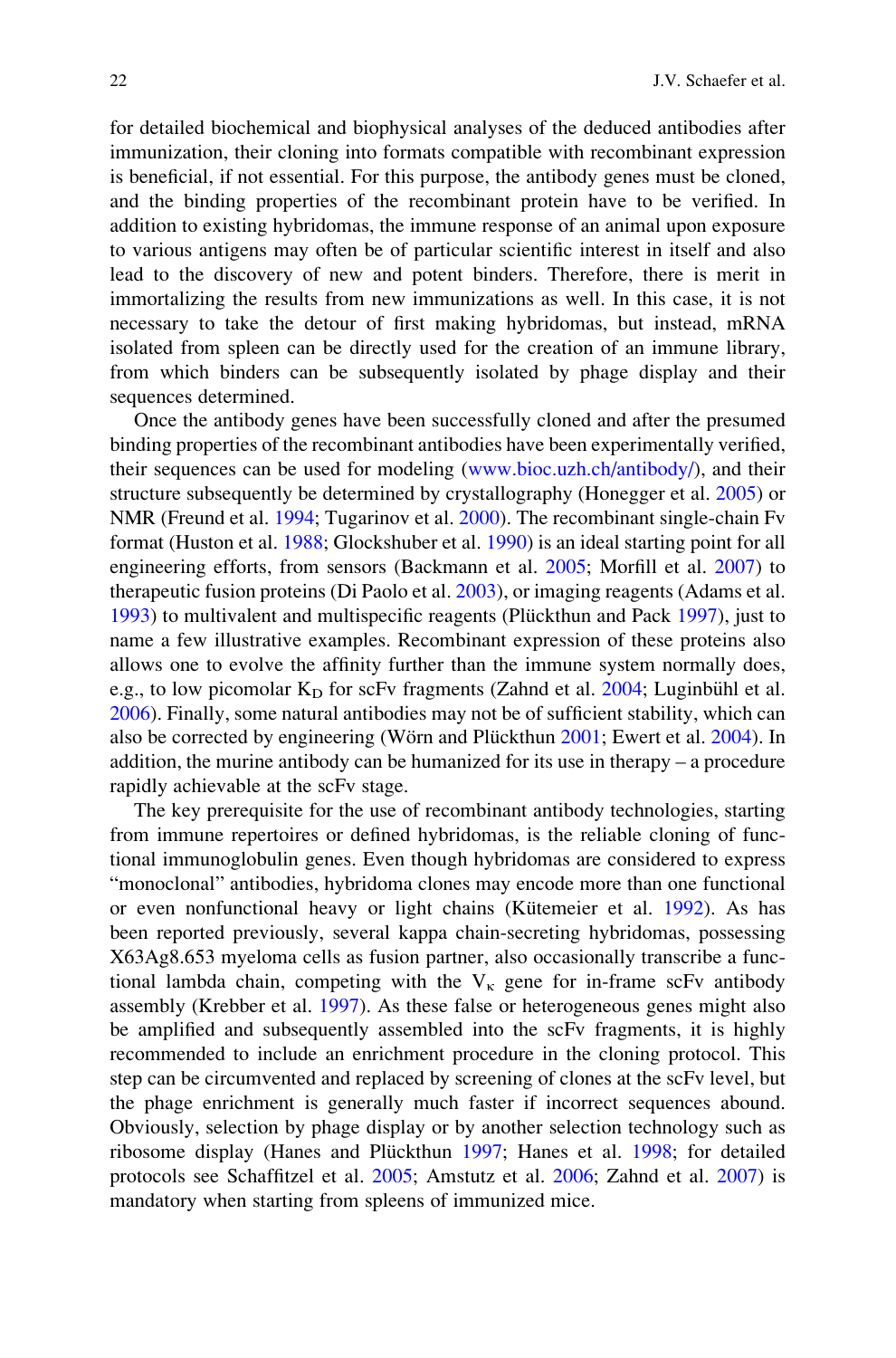This chapter largely follows our earlier protocols (Plückthun et al. [1996](#page-22-0); Krebber et al. [1997](#page-22-0); Burmester and Plückthun  $2001$ ). A number of variable antibody domains of hybridomas were accessible with those procedures and reagents whose genes could not be cloned in other experimental setups. The present protocol is based on a standard phage display system, which was optimized for robustness, vector stability, and directional cloning using a single rare cutting restriction enzyme as well as tight control of the expression of the scFv-gene III fusion (Krebber et al. [1997](#page-22-0)). As the procedures for the construction of scFv fragment libraries from immunized mice and that of cloning one specific antibody from hybridomas are essentially the same, we combined them in just one protocol. However, there are slight differences in the initial preparation of the cells, and high ligation and transformation yields for library cloning are, of course, essential, as explained under "notes."

The current version of this protocol contains improvements in the methods but, most importantly, newly designed primer sequences for the amplification of  $V_H$  and  $V<sub>L</sub>$  genes. They are based on our analysis of a reference set of murine germline sequences found in the most recent version of the IMGT database (http://imgt.cines. fr/textes/vquest/refseqh.html), which thus incorporates most of the knowledge of the mouse genome (for a description of the original database, see Lefranc and Lefranc [2001](#page-22-0)). Our key criterion was a faithful amplification of the variable region genes preserving as much sequence identity as possible, avoiding the generation of nonnatural residue combinations, which could result in sequences problematic for folding and stability (Honegger and Plückthun [2001](#page-22-0); Jung et al. 2001). We also tried to ensure similar annealing temperatures with the different genes, as well as keeping the degeneracy on the DNA level as small as possible. Furthermore, we avoided pronounced secondary structures within the oligonucleotides such as hairpin loops or primer-dimers (which were checked against themselves using the appropriate analysis tools in the Vector NTI software (Invitrogen)). The primers shown below are the result of this iterative process and have also been tested with a slightly different overhang.

The cloning strategy outlined in this protocol (Fig. [3.1](#page-3-0)) allows the simple conversion of the expression format from the initial scFv fragments to other formats and fusion proteins. Insertion of the assembled scFv gene into the described standard vectors pAK100 and pJB12 leads to the expression of a scFv-gene III fusion applicable for phage display, due to read-through of the amber codons whenever expressed in strains with amber suppressor tRNA such as *Escherichia* coli XL1-Blue. In bacterial strains lacking such suppressor tRNA, the amber stop codons result in translation termination and production of unfused scFv fragments. For purposes of IMAC purification or whenever other fusions will be constructed, it is, however, advantageous to reclone the fragments directly into appropriate vectors (Figs.  $3.4$  and  $3.5$ ) (Pluckthun et al. [1996](#page-22-0)), carrying stronger translation initiation sites. Conversely, it is not advantageous to make expression too strong for phage display, as discussed below. Although not explicitly mentioned, a very similar strategy of cloning (Fig. [3.1](#page-3-0)) only requiring altered reverse primers can be used for the design of Fab versions of the desired antibodies.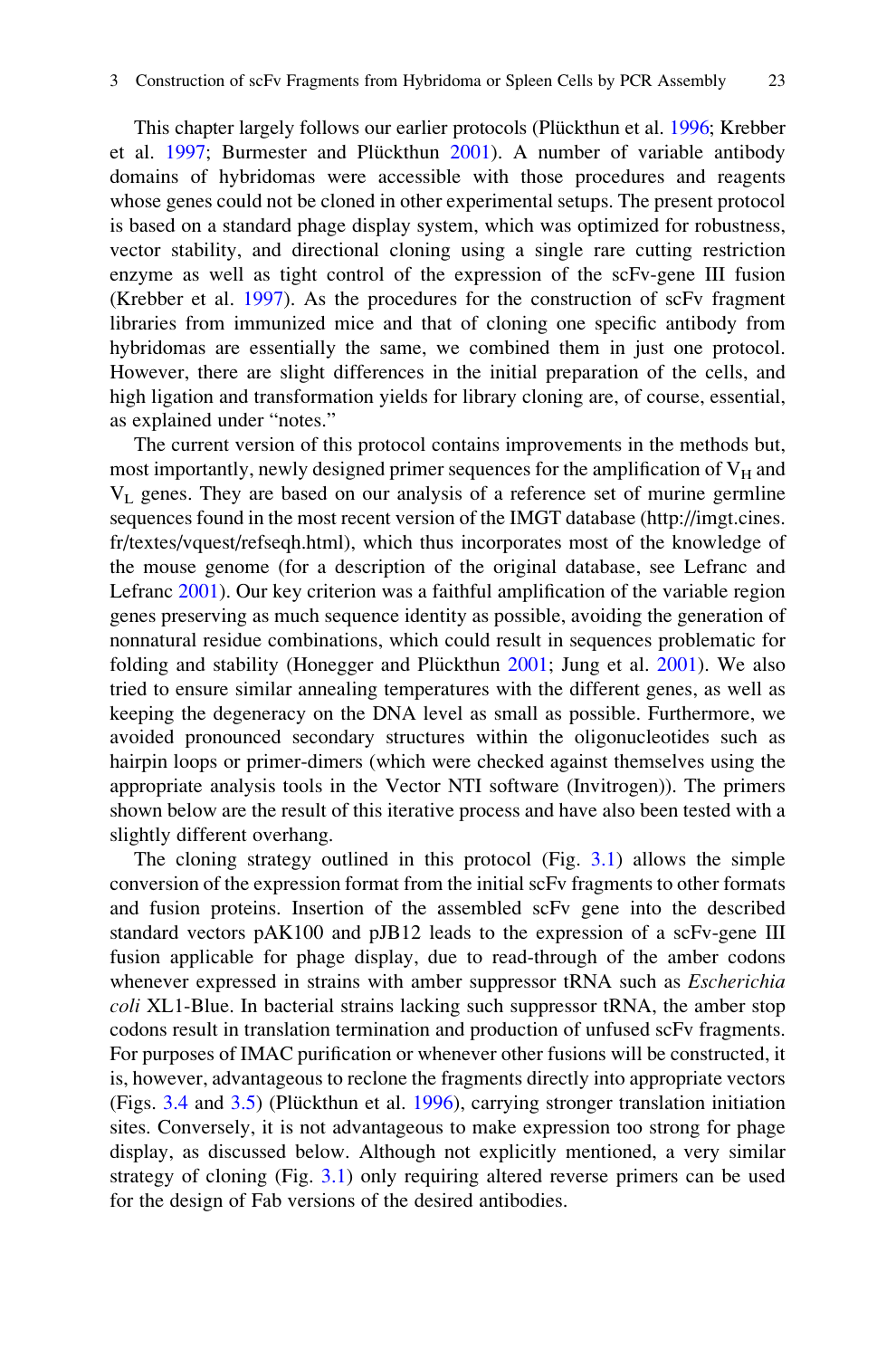<span id="page-3-0"></span>

Fig. 3.1 Schematic overview of the amplification and cloning procedure. After its isolation from hybridoma or spleen cells, the mRNA provides the basis for cDNA synthesis, utilizing random hexamer primers. The cDNA is used afterward as template for PCR amplification of  $V<sub>L</sub>$  and  $V<sub>H</sub>$ domains (symbolized by the gray boxes, not drawn to scale), which are subsequently assembled by SOE-PCR into the scFv format by the outer primer pair outer-for and outer-rev. For antibody cloning into the phagemid, only the rare cutting enzyme SfiI is used, guaranteeing directional cloning due to the resulting different overhangs at the cleavage site as indicated. In addition, selfligation of insert or vector molecules is excluded by the asymmetry generated in the cut vector. FLAG<sub>s</sub> indicates the shortened N-terminal 4-amino acid FLAG tag (Knappik and Plückthun 1994)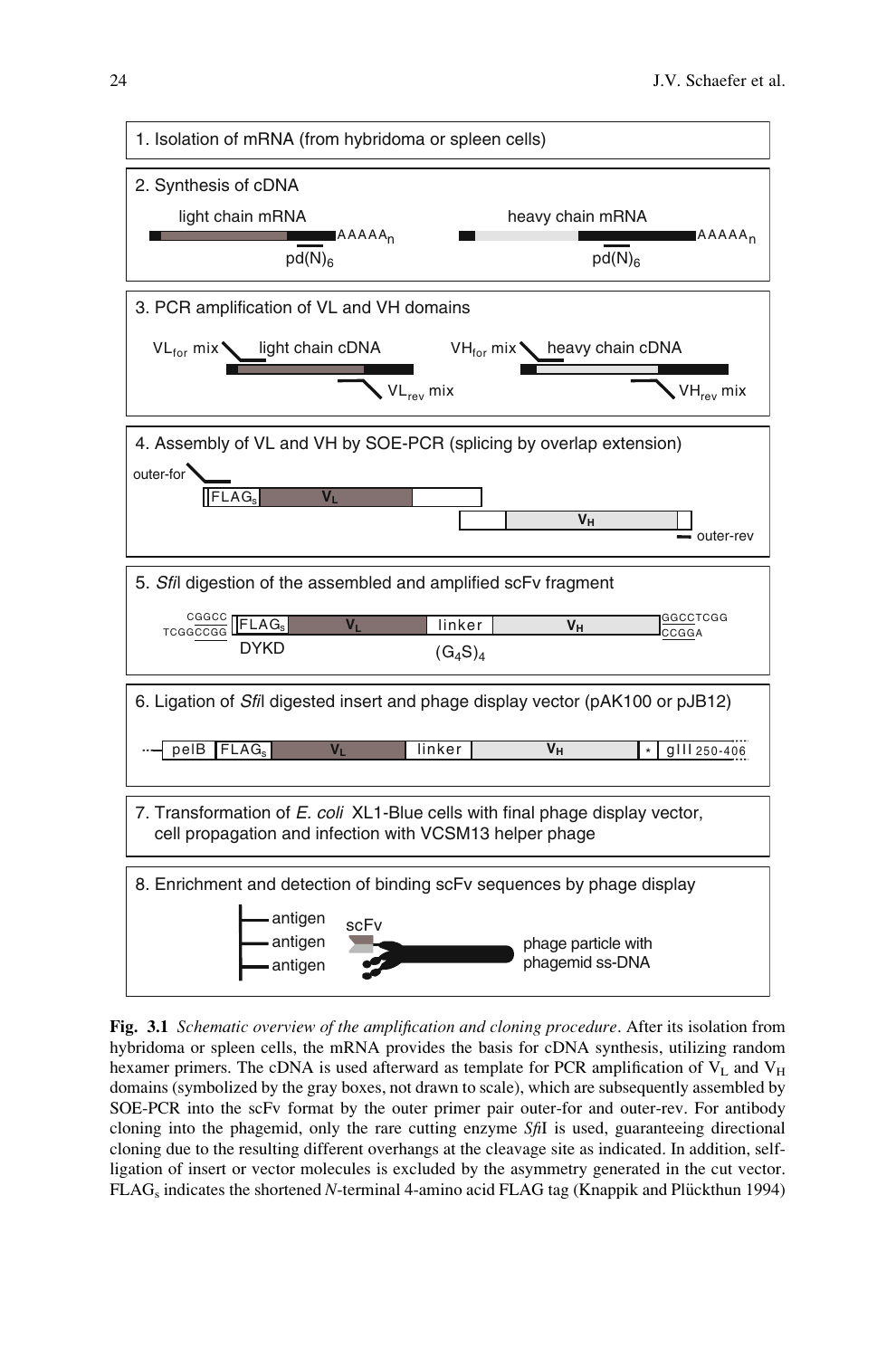# 3.2 Materials

- $5 \times 10^6$  cells from a growing or frozen hybridoma culture or spleen cells, respectively
- PCR primers (Figs.  $3.2$  and  $3.3$ ) and corresponding plasmids (Figs.  $3.4$ ) and [3.5\)](#page-14-0)
- Helper phage (e.g., Stratagene VCSM13  $# 200251$ )
- $\bullet$  F<sup>+</sup>, supE, recA strain (e.g., E. coli XL1-Blue) (available in electrocompetent/ chemocompetent form from Stratagene)
- Anti-M13 antibody HRP-conjugate (GE Healthcare;  $\# 27-9421-01$ )
- $\bullet$  PEG 6000 (Fluka)
- Sterile, RNase-free equipment: pipet tips, tubes, RNase-free ultra high purity (UHP) water, baked nondisposable glassware, and sterile, disposable plasticware
- Standard molecular biology equipment and reagents for:
	- Determining the isotype of mAbs (Roche IsoStrip Mouse Monoclonal Antibody Isotyping Kit)
	- Purifying RNA (Invitrogen TRIzol reagent and Qiagen RNeasy Mini Kit)
	- Performing a cDNA synthesis reaction (Qiagen QuantiTect Reverse Transcription Kit)
	- Performing PCR reactions
	- Purifying PCR products (Macherey Nagel PCR clean-up Gel Extraction Kit)
	- Cutting and gel-purifying DNA (Sigma-Aldrich GenElute Gel Extraction Kit)
	- Concentrating DNA (Amicon Microcon 30 for volumes less than 500  $\mu$ l)
	- Ligating and transforming DNA
	- Growing bacteria and phages
	- Conducting an Enzyme Linked Immunosorbent Assay (ELISA)
	- Performing sodium dodecyl sulfate-polyacrylamide gel electrophoresis (SDS-PAGE) and subsequent immunoblotting.

Fig. 3.1 (continued) and the asterisk symbolizes either the myc tag or the trypsin cleavage site, present in pAK100 and pJB12, respectively. After infection with VCSM13 helper phages, the transformed XL1-Blue cells produce phages, displaying the scFv antibody on their surface. The subsequent enrichment of these phages by panning against the antigen allows the selection of functional antibody sequences from the library generated from the spleen cells. In addition, this approach also supports the isolation of specific scFv fragments if the hybridoma cell line initially contained only a small fraction of mRNA coding for this particular antibody. Phage ELISA then identifies the antigen-binding clones. Subsequently, the binding properties of the unfused scFv in the absence of phage need to be verified after recloning into a more powerful expression vector (Figs.  $3.4$  and  $3.5$ ) and purification from E. *coli* (not shown in the diagram)  $\leq$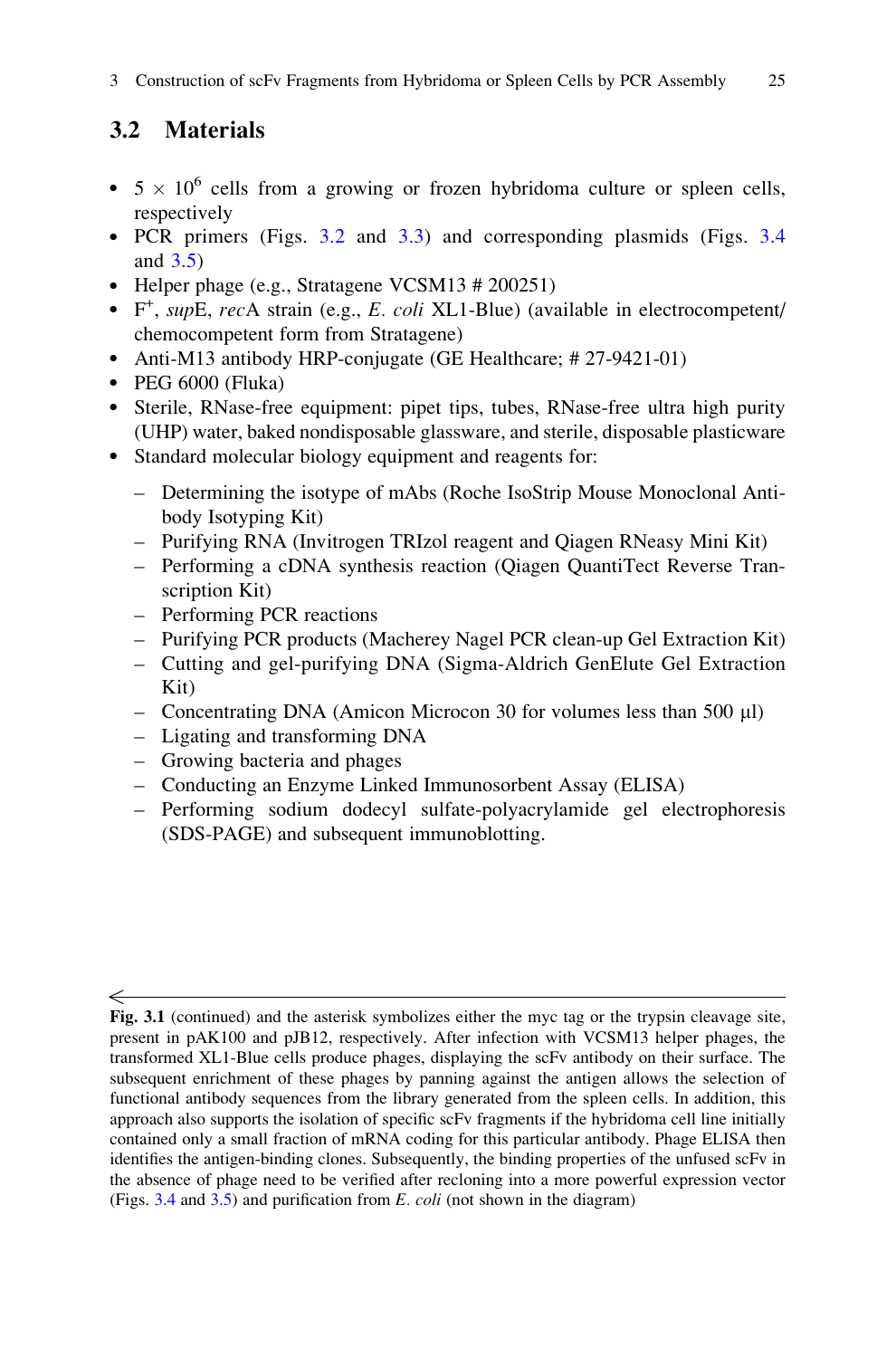<span id="page-5-0"></span>

| <b>Primers VL-for</b> |                                                                                                                                                                                                                                                                                                                        | d              | $V[\mu]$                |
|-----------------------|------------------------------------------------------------------------------------------------------------------------------------------------------------------------------------------------------------------------------------------------------------------------------------------------------------------------|----------------|-------------------------|
|                       | 5'<br>FLAG.<br>3'<br>Sfil                                                                                                                                                                                                                                                                                              |                |                         |
| outer-for             | ctacagcaggcccagccggccatggcggactacaaaG                                                                                                                                                                                                                                                                                  |                |                         |
|                       | 5'<br>$\mapsto$<br>3'<br>FLAG.<br>v,                                                                                                                                                                                                                                                                                   |                |                         |
| VL-for K1             | catggcggactacaaa GACA WTGTTCTCACCCAGTC                                                                                                                                                                                                                                                                                 | $\overline{2}$ | 6                       |
| VL-for <sub>K2</sub>  | c a t g g c g <b>g a c t a c a a a G A C</b> A T C C A G A T G A C A C A G W C                                                                                                                                                                                                                                         | $\overline{2}$ | 6                       |
| VL-for K3             | са t g g c g <b>g a c t a c a a a G A T F</b> T T G T G A T G A C C C A G W C                                                                                                                                                                                                                                          | $\overline{a}$ | 6                       |
| VL-for <b>K4</b>      | c a t g g c g <b>g a c t a c a a a G A C</b> A T T S T G M T G A C C C A G T C                                                                                                                                                                                                                                         | $\overline{a}$ | 6                       |
| VL-for K5             | c a t g g c g <b>g a c t a c a a a G A T</b> G T T G T G V T G A C C C A A A C                                                                                                                                                                                                                                         | 3              | 6                       |
| VL-for K6             | atggcggactacaaa GAC ACA ACT GTG ACC CAG TC                                                                                                                                                                                                                                                                             | 1              | 3                       |
| VL-for <sub>K</sub> 7 | са t g g c g <b>g a c t a c a a a G A Y</b> A T T K T G C T C A C T C A G T C                                                                                                                                                                                                                                          | $\mathbf{A}$   | 6                       |
| VL-for K8             | catggcggactacaaaGATATTGTGATRACCCAGGM                                                                                                                                                                                                                                                                                   | 4              | 6                       |
| VL-for <sub>K9</sub>  | са t g g c g <b>g a c t a c a a a G A C</b> A T T G T A A T G A C C C A A T C                                                                                                                                                                                                                                          | $\mathbf{1}$   | 3                       |
| VL-for K10            | catggcggactacaaaGACATTGTGATGWCACAGTC                                                                                                                                                                                                                                                                                   | $\overline{2}$ | 6                       |
| VL-for k11            | са t g g c g <b>g a c t a c a a a G A T F</b> T C C A G A T G A M C C A G T C                                                                                                                                                                                                                                          | $\overline{4}$ | 6                       |
| VL-for k12            | c a t g g c g <b>g a c t a c a a a G A T</b> G G A  G A A  A C A  A C A  C A G  G C                                                                                                                                                                                                                                    | $\mathbf{1}$   | 3                       |
| VL-for A1             | c a t g g c g <b>g a c t a c a a a G A C</b> G C T G T T G T G A C T C A G G A                                                                                                                                                                                                                                         | $\mathbf{1}$   | 1                       |
| VL-for A2             | c a t g g c g <b>g a c t a c a a a G A C</b> C Y T G T G C T C A C T C A G T C                                                                                                                                                                                                                                         | $\overline{2}$ | $\overline{2}$          |
|                       |                                                                                                                                                                                                                                                                                                                        |                |                         |
| <b>Primers VL-rev</b> |                                                                                                                                                                                                                                                                                                                        |                |                         |
|                       | $V_1$<br>3'<br>5'<br>(Gly <sub>4</sub> Ser) <sub>3</sub> -linker<br>$\mapsto$                                                                                                                                                                                                                                          |                |                         |
| VL-rev k1             | ggagccgccgccgcc(agaaccaccaccacc)2 GCG TTTBATTTC CAG CTTGG                                                                                                                                                                                                                                                              | 3              | 25.3                    |
| VL-rev k2             | <b>ggagccgccgccgcc</b> (agaaccaccaccacc)2 GCG TTT TAT TTC CAA TTT TG                                                                                                                                                                                                                                                   | 1              | 12.7                    |
| VL-rev A              | ggagccgccgccgcc@aaccaccaccaccbe c 7 A G G A C A G T C A M C Y T G G                                                                                                                                                                                                                                                    | 4              | $\overline{2}$          |
|                       |                                                                                                                                                                                                                                                                                                                        |                |                         |
|                       |                                                                                                                                                                                                                                                                                                                        |                |                         |
| <b>Primers VH-for</b> |                                                                                                                                                                                                                                                                                                                        |                |                         |
|                       | BamHl<br>$V_{H}$<br>5'<br>(Gly <sub>4</sub> Ser) <sub>2</sub> -linker<br>$\mapsto$<br>3'                                                                                                                                                                                                                               |                |                         |
| VH-for 1              | <b>ggcggcggcggctcc</b> ggtggtggt <i>ggatcc</i>  GAG GTT CDS CTG CAA CAG TY                                                                                                                                                                                                                                             | 12             | 4                       |
| VH-for 2              | ggcggcggctccggtggtggt <i>ggatcc</i>  CAG GTG CAA MTG MAG SAG TC                                                                                                                                                                                                                                                        | 8              | 3                       |
| VH-for 3              | ggcggcggctccggtggtggt <i>ggatcc</i>  GAV GTG MWG CTG GTG GAG TC                                                                                                                                                                                                                                                        | 12             | 4                       |
| VH-for 4              | ggcggcggcggctccggtggtggtggatcc CAG GTT AY T CTG AAA GAG TC                                                                                                                                                                                                                                                             | $\overline{2}$ | $\overline{\mathbf{2}}$ |
| VH-for 5              | cggcggcggctccggtggtggtggatcc GAK GTG CAG CTT CAG SAG TC                                                                                                                                                                                                                                                                | $\overline{2}$ | $\overline{\mathbf{2}}$ |
| VH-for 6              | c g g c g g c g g c t c c g g t g g t g g a g a t c c C A G A T C C A G T T S G Y G C A G T C                                                                                                                                                                                                                          | 4              | 2                       |
| VH-for 7              | ggcggcggctccggtggtggatcccGAGRTCCAACTGCAGCAGYC                                                                                                                                                                                                                                                                          | 4              | $\overline{\mathbf{2}}$ |
| VH-for 8              | ggcggcggctccggtggtggt <i>ggatcc</i>  GAG GTG MAG CTA STT GAG WC                                                                                                                                                                                                                                                        | 8              | 3                       |
| VH-for 9              | $\mathfrak g$ g c $\mathfrak g$ g c $\mathfrak g$ g c $\mathfrak g$ c t c c $\mathfrak g$ t g $\mathfrak g$ t g $\mathfrak g$ t g $\mathfrak g$ t c $ \mathfrak G\cap\mathfrak G $ a A $ \mathfrak G\cap\mathfrak G $ a A G $ \mathfrak m\top\top $ G A G $ \mathfrak G\cap\mathfrak G $ G A G $ \mathfrak m\top\top $ | $\overline{2}$ | $\overline{2}$          |
| VH-for 10             | $\mathfrak g$ g c $\mathfrak g$ g c $\mathfrak g$ g c $\mathfrak g$ c t c c $\mathfrak g$ t g $\mathfrak g$ t g $\mathfrak g$ t g $\mathfrak g$ a t c c $ \mathfrak G\cap\mathfrak G $ a A c $ \mathfrak G\cap\mathfrak G $ a A l $ \mathfrak G\cap\mathfrak G $                                                       | 1              | $\mathbf{1}$            |
| VH-for 11             | gg c g g c g g c g g c t c c g g t g g t g g a t c c C A G A T K C A G C T T M A G G A G T C                                                                                                                                                                                                                           | $\overline{a}$ | $\overline{\mathbf{2}}$ |
| VH-for 12             | ggcggcggcggctccggtggtggtggatcc CAG GCT TAT CTG CAG CAG TC                                                                                                                                                                                                                                                              | $\mathbf{1}$   | 1                       |
| VH-for 13             | cggcggcggctccggtggtggtggatcc CAG GTT CAC CTA CAA CAG TC                                                                                                                                                                                                                                                                | $\mathbf{1}$   | 1                       |
| VH-for 14             | ggcggcggcggctccggtggtggatcc CAG GTG CAG CTT GTA GAG AC                                                                                                                                                                                                                                                                 | 1              | 1                       |
| VH-for 15             | g g c g g c g g c g g c t c c g g t g g t g g a <i>t c c</i> G A R G T G M A G C T G K T G G A G A C                                                                                                                                                                                                                   | 8              | 3                       |
|                       |                                                                                                                                                                                                                                                                                                                        |                |                         |
| <b>Primers VH-rev</b> |                                                                                                                                                                                                                                                                                                                        |                |                         |
|                       | 5'<br>3'                                                                                                                                                                                                                                                                                                               |                |                         |
| outer-rey             | c g g a g t c a g g c c c c c g a g                                                                                                                                                                                                                                                                                    |                |                         |
|                       |                                                                                                                                                                                                                                                                                                                        |                |                         |
|                       | 5<br>Sfil -<br>$V_{H}$<br>3'<br>$\rightarrow$                                                                                                                                                                                                                                                                          |                |                         |
| VH-rev 1              | c g g a g t c a <b>g g c c</b> c c c g a <b>g g c C</b> G A G G A G A C G G T G A C M G T G G                                                                                                                                                                                                                          | $\overline{2}$ | $\overline{\mathbf{2}}$ |
| VH-rev 2              | c g g a g t c a <b>g g c c</b> c c c g a <b>g g c c</b> G C A G A G A C A G T G A C C A G A G                                                                                                                                                                                                                          | 1              | 1                       |
| VH-rev 3              | с g g a g t c a <mark>g g c c</mark> c c c g a <mark>g g c </mark> C G A G G A G A C T G T G A G A S T G G                                                                                                                                                                                                             | $\overline{2}$ | 2                       |

Fig. 3.2 List of primers used for assembling mouse  $scFv$  fragments. The depicted oligonucleotides direct the assembly of scFv fragments in the orientation  $V_L$ - $(G_4S)_4$ - $V_H$ , being compatible with the vectors presented in Fig. [3.4](#page-8-0). They have been newly derived from an analysis of the complete set of mouse sequences, and are thus different from the previously reported sets (Burmester and Plückthun [2001](#page-21-0); Krebber et al. [1997\)](#page-22-0). The sequences are given using the IUPAC nomenclature of mixed bases (shown as capital letters with gray background,  $R = A$  or G;  $Y = C$  or T;  $M = A$  or C;  $K = G$  or T;  $S = C$  or G;  $W = A$  or T;  $H = A$  or C or T;  $B = C$  or G or T;  $V = A$  or C or G;  $D = A$  or G or T). A column lists the d-fold degeneration encoded in each primer, d being the number of unique sequences. The "VL-for" primers VL-for k1 to VL-for k12 encode a stretch of 20 bases, hybridizing to the mature mouse antibody  $\kappa$  sequences (in capital letters). The preceding sequence that encodes the shortened FLAG sequence (Knappik and Plückthun [1994](#page-22-0)) is shown in bold. Since the FLAG tag uses the fixed N-terminal aspartate of the mature antibody (encoded by GAY), only three additional amino acids are necessary. The FLAG codons are then preceded by the codons specifying the end of the *pelB* signal sequence. The "VL-for" primers VL-for  $\lambda$ 1 and VL-for  $\lambda$ 2 for mouse lambda chains are constructed in an analogous manner (the N-terminal glutamate of the mature mouse  $\lambda$  sequence is replaced by aspartate (encoded by GAC) to generate a FLAG tag). The "VL-rev" primer sequences are complementary to the J-elements of kappa or lambda chains (capital letters) and encode three repeats of the Gly4Ser sequence, with the terminal one (bold) possessing a different codon usage to minimize incorrect overlaps during the PCR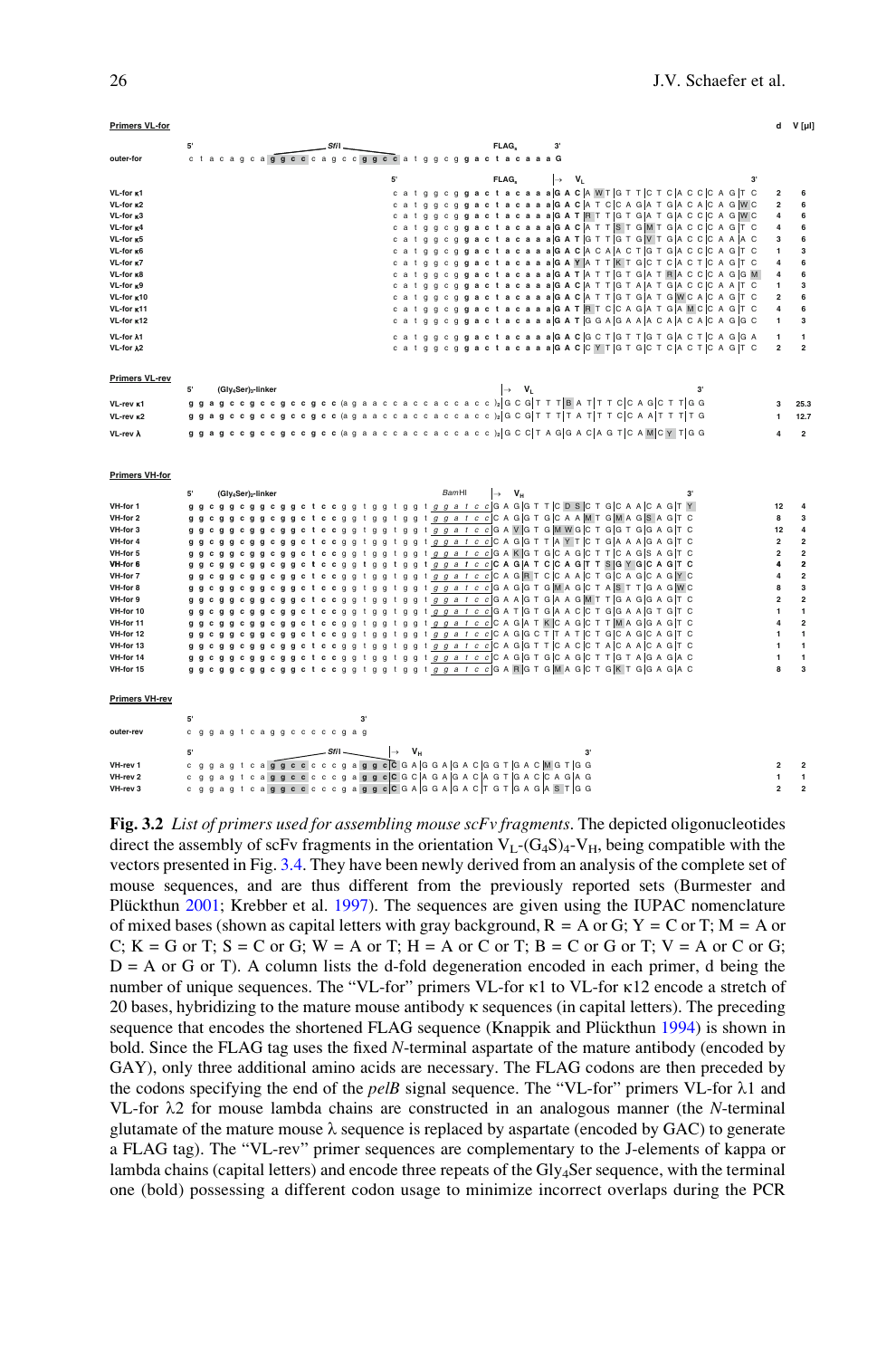# 3.3 Method

 $\leq$ 

### 3.3.1 Isolation of mRNA and cDNA Synthesis

1. Take  $5 \times 10^6$  cells from a frozen or growing hybridoma culture (for isotype determination, use the Roche IsoStrip Mouse Monoclonal Antibody Isotyping Kit) or spleen cells, respectively (see note). Perform a total RNA preparation, combining homogenization of cells in the presence of TRIzol Reagent (Invitrogen) with RNA purification using the Qiagen RNeasy Mini Kit as described by the manufacturers. According to the supplier, the latter kit can be used for up to  $1 \times 10^7$  cells, but in order to get highly pure mRNA, take only  $5 \times 10^6$  cells.

*Note:* For RNA preparation from mouse spleen (typically yielding  $5 \times 10^7$ ) B-cells each), first separate it from connective tissue with sharp forceps or scissors (if frozen, also cut the frozen tissue into smaller pieces and pulverize using a mortar) and homogenize it using the Tissue Lyser (Qiagen) or similar homogenizers in the presence of 1 ml TRIzol Reagent per 50 mg of tissue. Make sure not to use too many cells as spleens are typically rich in nucleases, and, therefore, enough RNAse-deactivating components from the TRIzol Reagent should be present in the solution. TRIzol Reagent is a commercial monophasic preparation of guanidinium isothiocyanate and phenol and only the addition of chloroform separates the solution in two phases. If desired,  $polyA<sup>+</sup>$  mRNA can subsequently be isolated from the total RNA using the Oligotex Direct mRNA Mini Kit (Qiagen) – however, in most cases, this should not be necessary for the subsequent production of cDNA. Therefore, we do not recommend including this additional purification step, as it might lead to loss of mRNAs present only in smaller quantities. Since specific amplification primers are used, we consider it rather advantageous to work with a higher total amount of RNA.

2. Separate the RNA from DNA and proteins by phenol-chloroform extraction with subsequent silica membrane purification as described by the manufacturer (Invitrogen). Transfer the upper aqueous phase to a new, RNase-free tube. Add an equal volume of 100% ethanol dropwise, as its presence is required for the RNeasy columns to bind the RNA during the initial application. Transfer up to 700 µl of the mixture, including any precipitate that may have formed,

Fig. 3.2 (continued) assembly reaction. Please note that for these primers, the two identical linker repeats are presented by a parenthesis with the subscript 2. The "VH-for" primers encode the other part of the linker (overlap with VL-rev shown in *bold*) as well as a *BamHI* recognition site (*underlined*). The 20 bases given in capital letters hybridize with the mature mouse VH sequences. The last 20 nucleotides (nt) at the  $3'$  end of the "VH-rev" primers hybridize with the JH region. The first nt shown in capital letters will cause a silent mutation at the end of  $V_H$  in order to code for the first nt of the second SfiI recognition site (bold and highlighted). The final assembly of the scFv gene by SOE-PCR is carried out with the outer-for and outer-rev primer set. The outer primer outer-for encodes the first SfiI site (bold and highlighted). The last column lists the volume that should be used when mixing the primers (see text)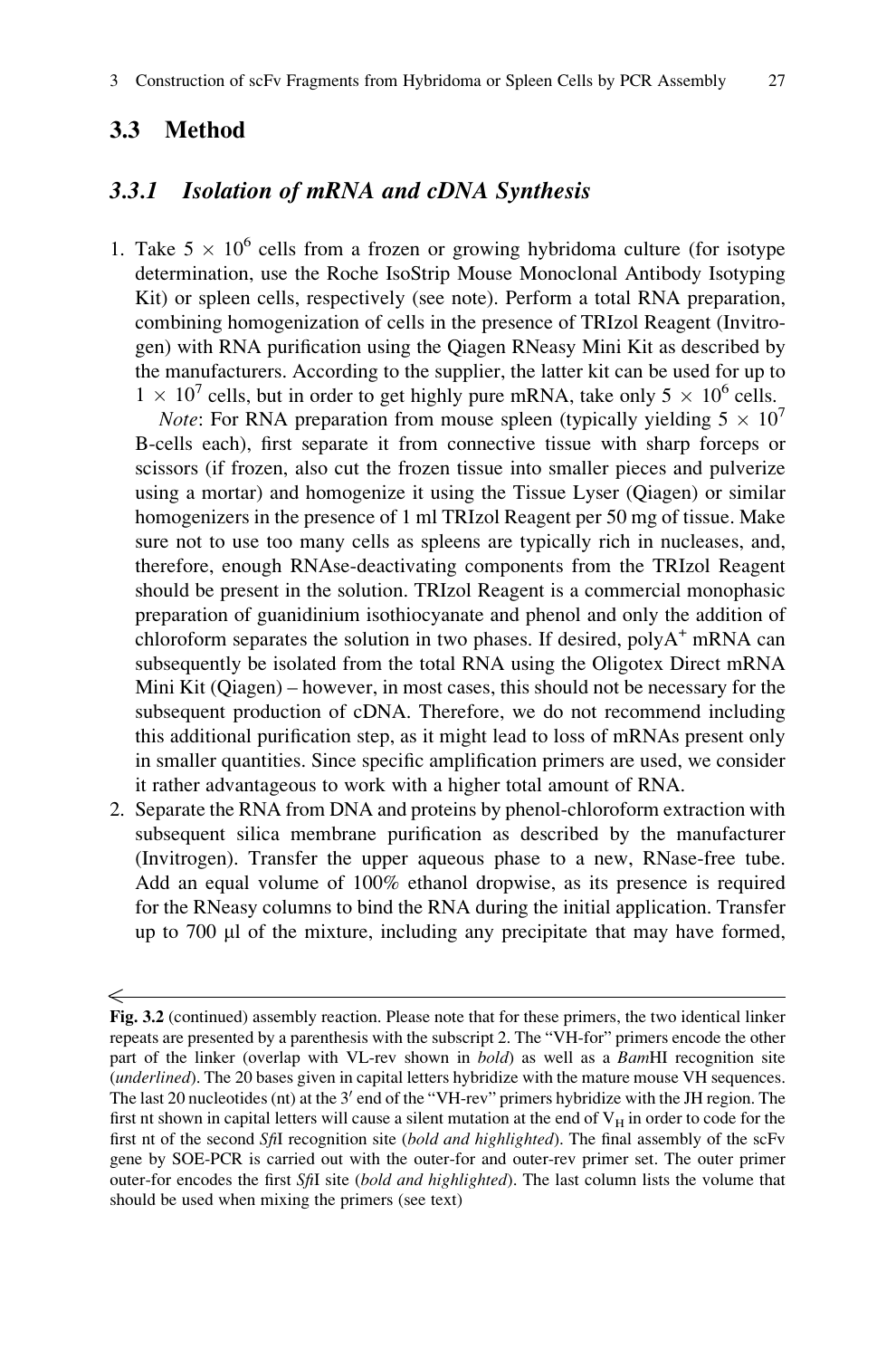<span id="page-7-0"></span>

| $\mathord{\succ}^{\!\!\!\!\!\!\!\!\!\!\!\ {}^{\scriptstyle\mathsf{L}}}$ | $\overline{ }$                                               | $\boldsymbol{\sim}$      | ო                                                                 | 4                          | မာ                                                    | $\pmb{\circ}$                                                                                                                                                                                                                                        | $\overline{ }$                   | amino acid position | 102                 | 103                             | 104            | 105               | 106    | 107                       | 108                                          | 5                |
|-------------------------------------------------------------------------|--------------------------------------------------------------|--------------------------|-------------------------------------------------------------------|----------------------------|-------------------------------------------------------|------------------------------------------------------------------------------------------------------------------------------------------------------------------------------------------------------------------------------------------------------|----------------------------------|---------------------|---------------------|---------------------------------|----------------|-------------------|--------|---------------------------|----------------------------------------------|------------------|
| VL-for k1                                                               |                                                              | $\leq$                   | $\geq$                                                            |                            | $\vdash$                                              |                                                                                                                                                                                                                                                      | $\omega$                         |                     |                     |                                 | ┙              |                   | Σ      |                           |                                              | VL-rev k1        |
| VL-for <sub>K2</sub>                                                    | $\begin{array}{ccc} \circ & \circ & \circ \end{array}$       | $\overline{\phantom{a}}$ | $\circ$                                                           | $\lrcorner \quad \succeq$  | $\overline{a}$                                        | $O$ $O$ $O$                                                                                                                                                                                                                                          | 5,T                              |                     | $+$ + $\frac{1}{4}$ | $\times$ $\times$ $\frac{1}{K}$ | $\rightarrow$  | $W - W +$         | $-$ >  | $\times$ $\times$ $\lnot$ | $\mathfrak{a}$ $\mathfrak{a}$ $\mathfrak{a}$ | VL-rev k2        |
| VL-for k3                                                               |                                                              | $\geq$                   | $\,>$                                                             | $\geq$                     | $\vdash$                                              |                                                                                                                                                                                                                                                      | 5,T                              |                     |                     |                                 | $\geq$         |                   |        |                           |                                              | VL-rev $\lambda$ |
| VL-for k4                                                               |                                                              |                          | $\geq$ $>$                                                        |                            | ⊢.                                                    |                                                                                                                                                                                                                                                      |                                  |                     |                     |                                 |                |                   |        |                           |                                              |                  |
| VL-for <sub>K5</sub>                                                    | $\begin{array}{ccc} \circ & \circ & \circ \end{array}$       | $\qquad \qquad$          |                                                                   | L,M,V<br>L,M,V             | $\longmapsto$                                         |                                                                                                                                                                                                                                                      | $\circ$ $\vdash$                 |                     |                     |                                 |                |                   |        |                           |                                              |                  |
| VL-for K6                                                               |                                                              | $\vdash$                 | $\vdash$                                                          | $\left\vert \right\rangle$ | $\vdash$                                              | $\sigma$ $\sigma$ $\sigma$                                                                                                                                                                                                                           | $\omega$                         |                     |                     |                                 |                |                   |        |                           |                                              |                  |
| VL-for k7                                                               |                                                              |                          | $\geq$ $>$                                                        |                            |                                                       |                                                                                                                                                                                                                                                      | $\omega$                         |                     |                     |                                 |                |                   |        |                           |                                              |                  |
| VL-for k8                                                               | $\begin{array}{ccc} \square & \square & \square \end{array}$ |                          |                                                                   | $\Box \subseteq \subseteq$ | $\vdash\ \vdash\ \vdash\ \vdash$                      | $\circ$ $\circ$ $\circ$                                                                                                                                                                                                                              | A, D                             |                     |                     |                                 |                |                   |        |                           |                                              |                  |
| VL-for k9                                                               | $\Box$                                                       | $\overline{\phantom{m}}$ | $\qquad \qquad$                                                   |                            |                                                       |                                                                                                                                                                                                                                                      | S                                |                     |                     |                                 |                |                   |        |                           |                                              |                  |
| VL-for k10                                                              |                                                              | $\qquad \qquad -$        | $\,$                                                              |                            | 5,T                                                   |                                                                                                                                                                                                                                                      |                                  |                     |                     |                                 |                |                   |        |                           |                                              |                  |
| VL-for k11                                                              | $\begin{array}{ccc} \circ & \circ & \circ \end{array}$       | $\geq$                   |                                                                   | $\geq$ $\geq$ $\geq$       | $\frac{1}{2}$                                         |                                                                                                                                                                                                                                                      | <sub>တ တ</sub>                   |                     |                     |                                 |                |                   |        |                           |                                              |                  |
| VL-for k12                                                              |                                                              | $\circlearrowleft$       | $\circ$ $\omega$                                                  |                            | $\vdash$                                              | $\circ$ $\circ$ $\circ$                                                                                                                                                                                                                              | $\prec$                          |                     |                     |                                 |                |                   |        |                           |                                              |                  |
| VL-for X1                                                               | $\circ$ $\circ$                                              | $\prec$                  | $\,>$                                                             | $\, >$                     | $\vdash\ \vdash$                                      | $\circ$ $\circ$                                                                                                                                                                                                                                      | $\mathbf{u}$ o                   |                     |                     |                                 |                |                   |        |                           |                                              |                  |
| VL-for A2                                                               |                                                              | $\geq$                   | $\rightarrow$                                                     | $\overline{\phantom{a}}$   |                                                       |                                                                                                                                                                                                                                                      |                                  |                     |                     |                                 |                |                   |        |                           |                                              |                  |
|                                                                         |                                                              |                          |                                                                   |                            |                                                       |                                                                                                                                                                                                                                                      |                                  |                     |                     |                                 |                |                   |        |                           |                                              |                  |
| $\zeta$                                                                 | $\overline{\phantom{0}}$                                     | $\mathbf{\tilde{z}}$     | ო                                                                 | 4                          | LO.                                                   | $\circ$                                                                                                                                                                                                                                              | $\overline{\phantom{a}}$         | amino acid position | 107                 | 108                             | $\frac{60}{2}$ | $\frac{1}{10}$    | F      | 112                       | 113                                          |                  |
| VH-for 1                                                                |                                                              | $\geq$                   | H, L, Q, R                                                        | $\overline{\phantom{a}}$   | $\circ$                                               | $\circ$                                                                                                                                                                                                                                              |                                  |                     | ⊢                   |                                 | $\geq$         |                   | $\geq$ |                           |                                              | $\frac{y}{y}$    |
| VH-for 2                                                                | ⊞ ㅇ 핑                                                        | $\geq$                   | $\circ$                                                           | $\bar{\mathbf{z}}$         | $\frac{Q}{X}$ >                                       |                                                                                                                                                                                                                                                      | <u>ດັ</u><br>ຕັດ ໙ ∣ ໙ ໙ ໙<br>ຕັ |                     | $+ +$               | $-\frac{1}{5}$                  | $\geq$         | $\vdash$ $\vdash$ | $>$ >  | ဖ ဖ ဖ                     | $\omega \sim \omega$                         | VH-rev 2         |
| VH-for 3                                                                |                                                              | $\geq$                   | K,M,Q                                                             | $\rightarrow$              |                                                       |                                                                                                                                                                                                                                                      |                                  |                     |                     |                                 | <b>س</b>       |                   |        |                           |                                              | VH-rev 3         |
| VH-for 4                                                                | $\circ \begin{array}{c} \circ \\ \circ \\ \circ \end{array}$ | $\,>$                    |                                                                   |                            |                                                       | $\begin{bmatrix} 0 \\ \vdots \\ 0 \end{bmatrix}$ $\begin{bmatrix} 0 \\ \vdots \\ 0 \end{bmatrix}$ $\begin{bmatrix} 0 \\ \vdots \\ 0 \end{bmatrix}$ $\begin{bmatrix} 0 \\ \vdots \\ 0 \end{bmatrix}$ $\begin{bmatrix} 0 \\ \vdots \\ 0 \end{bmatrix}$ |                                  |                     |                     |                                 |                |                   |        |                           |                                              |                  |
| VH-for 5                                                                |                                                              | $\geq$                   |                                                                   | ب ب                        | $\times$ o $\stackrel{>}{\prec}$                      |                                                                                                                                                                                                                                                      |                                  |                     |                     |                                 |                |                   |        |                           |                                              |                  |
| VH-for 6                                                                |                                                              | $\overline{\phantom{a}}$ |                                                                   | 군                          |                                                       |                                                                                                                                                                                                                                                      |                                  |                     |                     |                                 |                |                   |        |                           |                                              |                  |
| VH-for 7                                                                |                                                              |                          |                                                                   | $\overline{\phantom{a}}$   |                                                       |                                                                                                                                                                                                                                                      |                                  |                     |                     |                                 |                |                   |        |                           |                                              |                  |
| VH-for 8                                                                | $\circ$ $\omega$ $\omega$                                    | $\geq$ > >               | $\frac{1}{2}$ a a a $\frac{1}{2}$ a $\frac{1}{2}$ a $\frac{1}{2}$ | $\overline{\phantom{a}}$   | $\circ$ $\frac{5}{4}$ $\omega$ $\omega$ $\frac{3}{4}$ |                                                                                                                                                                                                                                                      | n.č<br>S,⊤                       |                     |                     |                                 |                |                   |        |                           |                                              |                  |
| VH-for 9                                                                |                                                              |                          |                                                                   | - 그                        |                                                       |                                                                                                                                                                                                                                                      | $\omega$                         |                     |                     |                                 |                |                   |        |                           |                                              |                  |
| <b>VH-for 10</b>                                                        |                                                              | $\geq$                   |                                                                   | $\overline{\phantom{0}}$   |                                                       |                                                                                                                                                                                                                                                      | <b>ω</b> ω                       |                     |                     |                                 |                |                   |        |                           |                                              |                  |
| VH-for 11                                                               | $\circ$ $\circ$ $\circ$                                      |                          | $z \circ$                                                         | $\overline{\phantom{a}}$   |                                                       |                                                                                                                                                                                                                                                      |                                  |                     |                     |                                 |                |                   |        |                           |                                              |                  |
| VH-for 12                                                               |                                                              | $\leq$ $\prec$           |                                                                   | $\overline{\phantom{a}}$   | $\circ$                                               |                                                                                                                                                                                                                                                      | ဖ                                |                     |                     |                                 |                |                   |        |                           |                                              |                  |
| VH-for 13                                                               |                                                              | $\rm{~}$                 |                                                                   |                            | $\sigma$ >                                            | $\sigma$ $\mu$                                                                                                                                                                                                                                       | $\circ$ +                        |                     |                     |                                 |                |                   |        |                           |                                              |                  |
| VH-for 14                                                               | $O$ $O$ $H$                                                  | $\,>$                    | I O                                                               |                            |                                                       |                                                                                                                                                                                                                                                      |                                  |                     |                     |                                 |                |                   |        |                           |                                              |                  |
| VH-for 15                                                               |                                                              | $\geq$                   | K,Q                                                               |                            | $\leq$                                                | Щ                                                                                                                                                                                                                                                    | $\overline{a}$                   |                     |                     |                                 |                |                   |        |                           |                                              |                  |

Fig. 3.3 Deduced amino acid sequence of the V domain, hybridizing part of primers from Fig. 3.2. The residues of  $V_L$  and  $V_H$  are numbered according to Kabat et al. (1991). All forward primers determine only the first 2 Fig. 3.3 Deduced amino acid sequence of the V domain, hybridizing part of primers from Fig. [3.2](#page-5-0). The residues of  $V_L$  and  $V_H$  are numbered according to Kabat et al. ([1991](#page-22-0)). All forward primers determine only the first 2 nt of residue 7, whereas the reverse primers determine the last 2 nt of position 102 or 107, respectively. Therefore, the alternative translations at those latter positions given do not indicate that they encode a mixed codon respectively. Therefore, the alternative translations at those latter positions given do not indicate that they encode a mixed codon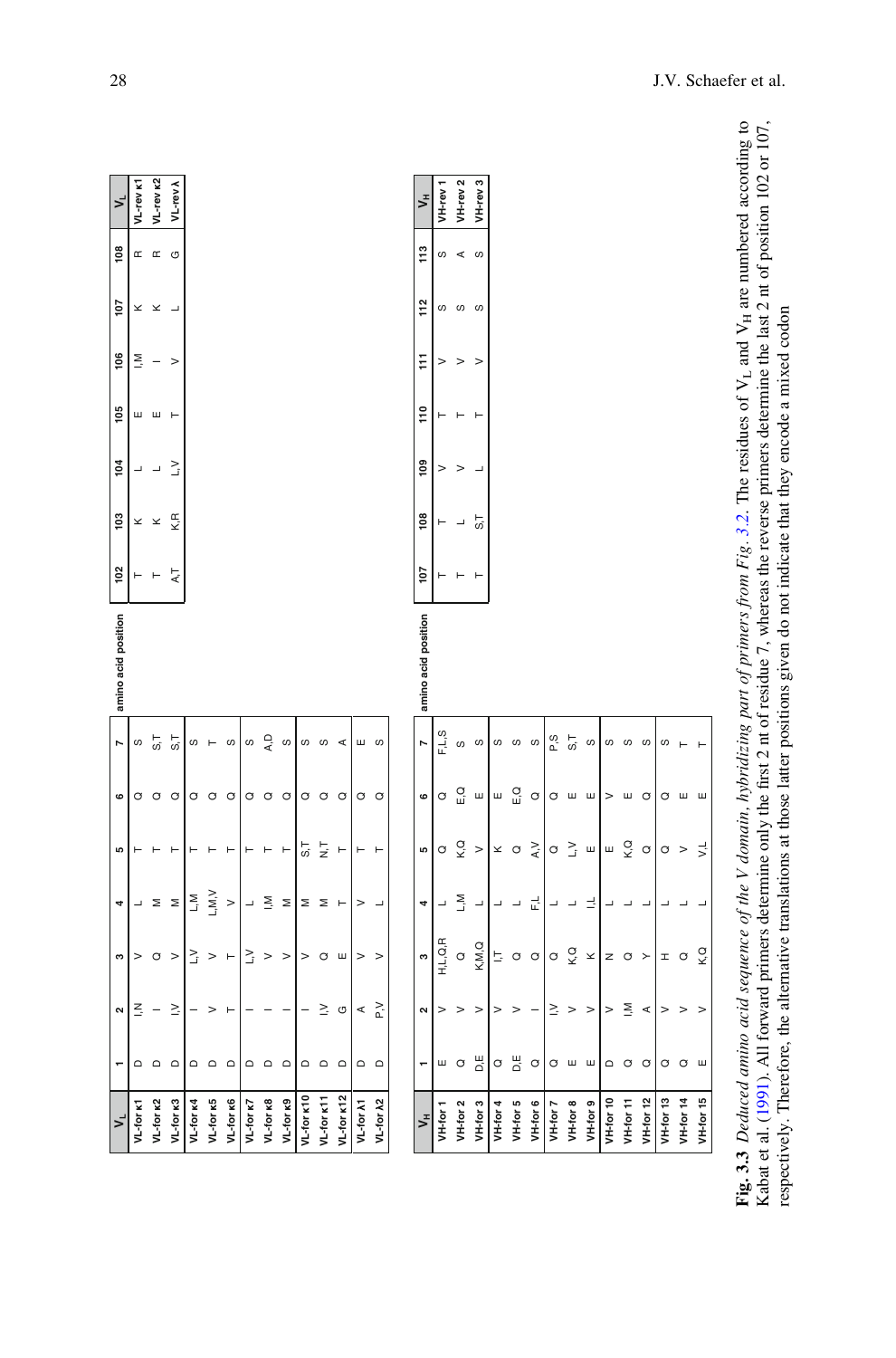<span id="page-8-0"></span>

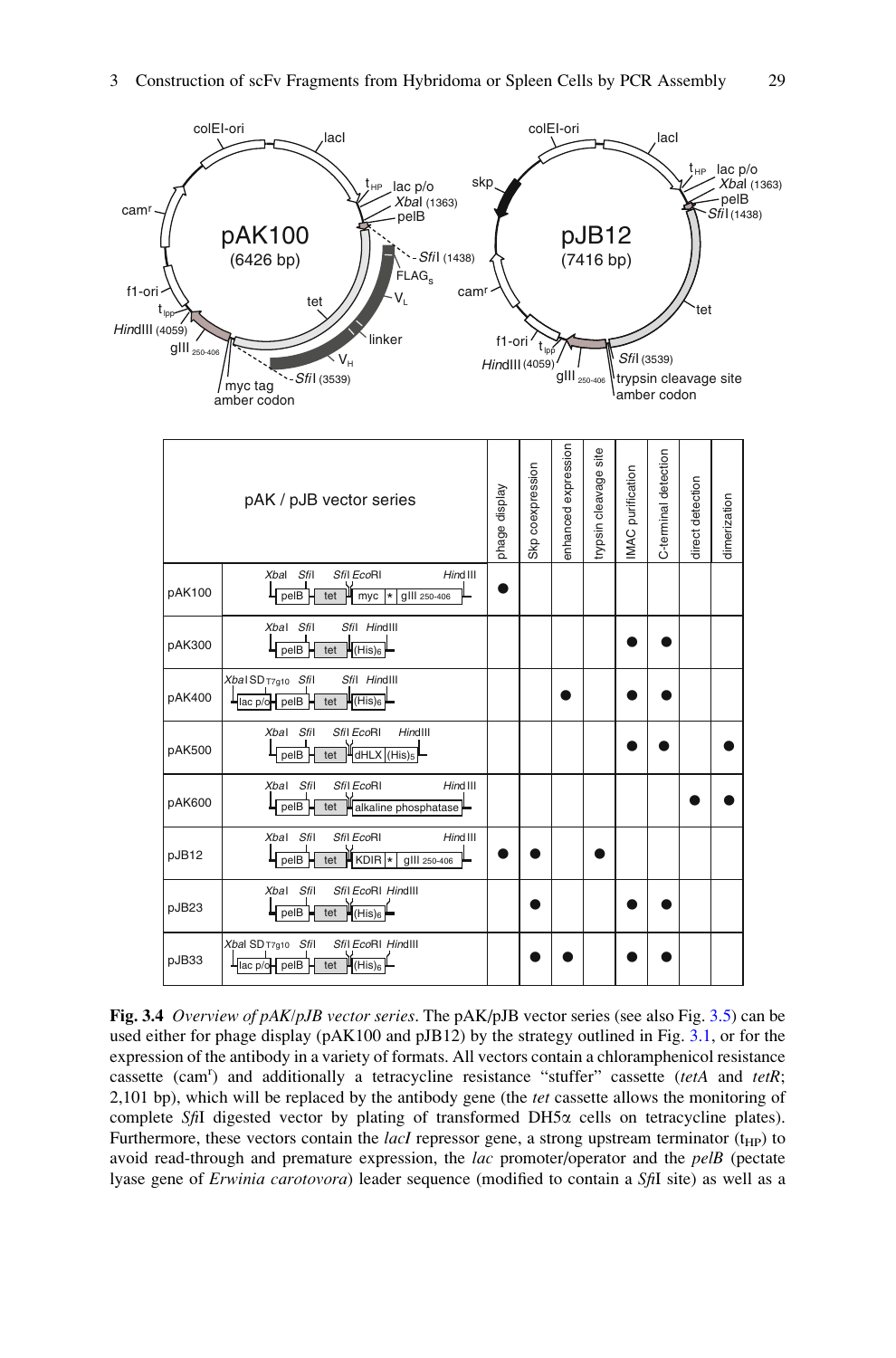to one RNeasy spin column and continue according to the manufacturer's instructions.

Note: RNA in harvested tissue is not protected from degradation until the sample is mixed with TRIzol Reagent, flash-frozen or disrupted and homogenized in the presence of RNase-inhibiting or protein-denaturing reagents. Therefore, proceed with this step as fast as possible. Generally, DNase digestion is not required with RNeasy Kits since its silica membrane efficiently removes most of the DNA. However, if desired, residual DNA can be removed by optional oncolumn DNase digestion using the RNase-Free DNase Set (Qiagen). It is important not to overload the RNeasy spin column, as this will significantly reduce RNA yield and quality.

3. Elute the purified RNA by the addition of 30 µl RNase-free water. The mRNA solution is now ready for cDNA synthesis or can alternatively be stored at  $-80^{\circ}$ C for up to one month.

Note: Diethylpyrocarbonate (DEPC)-treated UHP water can also be used. However, as DEPC is a suspected carcinogen the use of filtrated RNase-free water is recommended.

4. For reverse transcription, take approximately  $0.1-0.5$   $\mu$ g RNA and 1  $\mu$ l random hexamer primers provided in the kit in  $20 \mu$ l total reaction volume. The precise procedure is described in the QuantiTect Reverse Transcription Kit (Qiagen).

Note: Ribonuclease H activity of Quantiscript Reverse Transcriptase specifically degrades only the RNA in RNA:DNA hybrids, but it has no effect on pure RNA. Hence, an additional RNA degradation step using another RNase H enzyme is not necessary prior to subsequent PCR reaction.

Note: Specific primers hybridizing to the constant regions can be used as well, e.g., if only a particular antibody class should be amplified from spleen cells. In general, however, the random hexamer primers work robustly.

Fig. 3.4 (continued) downstream terminator  $(t_{\text{lpp}})$ . The rationale for these elements has been described in detail previously (Krebber et al. [1997\)](#page-22-0). The origins for phage replication and plasmid replication are as described in Ge et al. ([1995](#page-21-0)). The antibody gene is fused in frame either to  $gIII<sub>250–406</sub>$  for phage display, to a his tag for IMAC purification (Lindner et al. [1992](#page-22-0)) and C-terminal detection with a recombinant anti-his tag scFv-phosphatase fusion protein (Lindner et al. [1997\)](#page-22-0), to dimerization helices (Pack et al. [1993](#page-22-0), Pluckthun and Pack [1997,](#page-22-0) see also chapter 7) or to alkaline phosphatase for both dimerization and direct detection (Lindner et al. [1997](#page-22-0)). In pAK100, the in-frame fusion contains a myc tag (Munro and Pelham [1986](#page-22-0)), offering an additional detection possibility next to the short N-terminal 4-amino acid FLAG tag (DYKD; Knappik and Plückthun [1994\)](#page-22-0) present in all the vectors being encoded by the primers shown in Fig. [3.2](#page-5-0). The plasmid pJB12 contains a trypsin cleavage site (KDIR) and can therefore be conveniently used for selection of high-affinity binders as described by Dziegiel et al. [\(1995](#page-21-0)) and Johansen et al. ([1995\)](#page-22-0). The asterisk in these two vectors pAK100 and pJB12 represents an amber codon. The scFv expression level in pAK400 and pJB33 is enhanced due to the strong Shine Dalgarno sequence SDT7g10 (from T7 phage gene 10). Because of the compatibility of the vectors, this feature can easily be introduced in all of them. In the pJB vector series the co-expressed periplasmic protein Skp (Bothmann and Plückthun [1998\)](#page-21-0), encoded on this vector, can increase the functional yield of antibody fragments expressed in the periplasm without the need of cotransformation with another plasmid coding for further chaperones. This feature can also be introduced into any of the other vectors. The complete sequences of all vectors are available from the authors upon request  $\leq$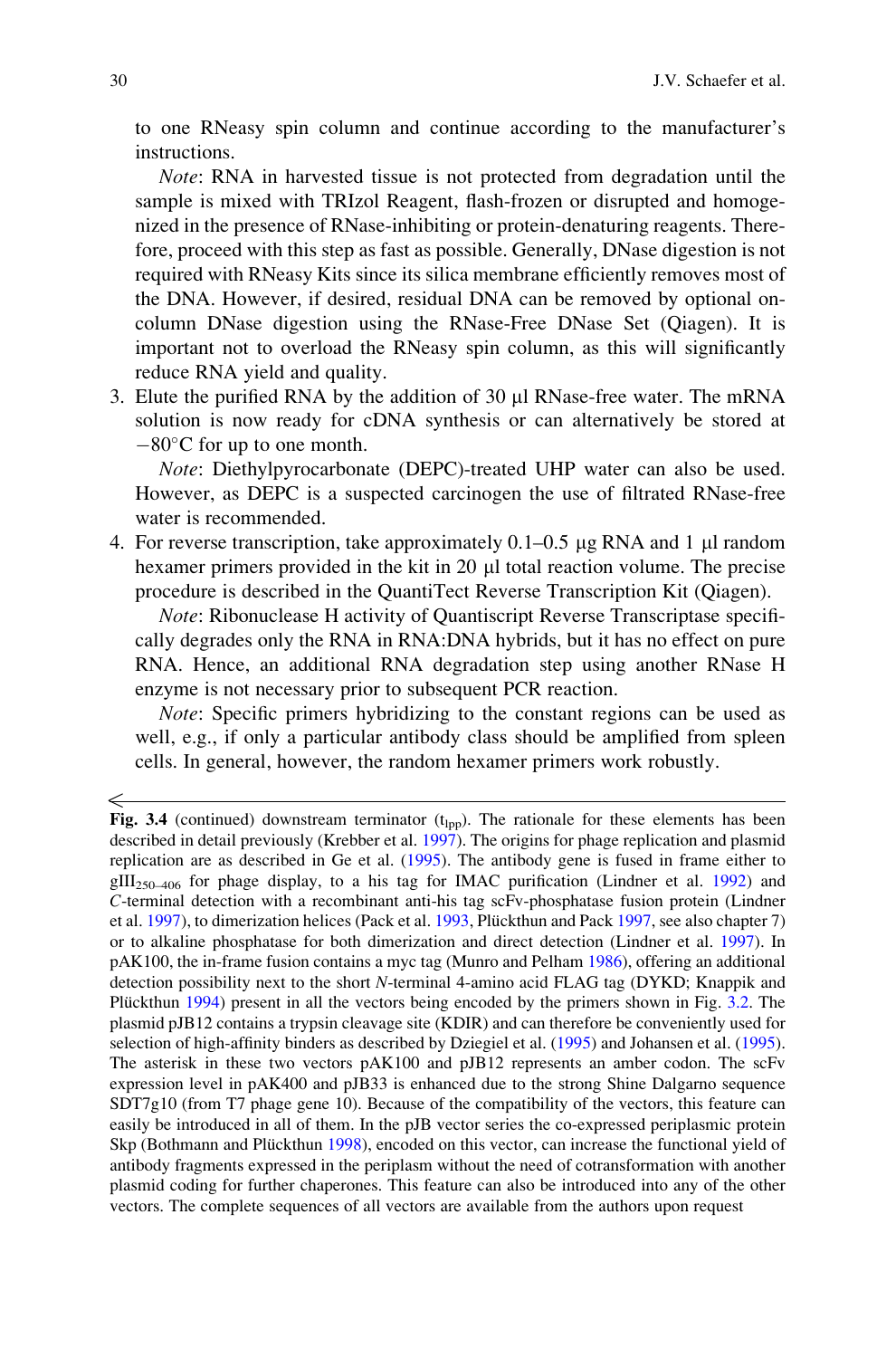### 3.3.2 PCR Amplification and scFv Assembly

### 3.3.2.1 PCR Amplification of  $V_L$  and  $V_H$  Domains

1. Use the primers described in Fig.  $3.2$ , which have been dissolved in 100  $\mu$ M stock solutions in either sterile water or sterile TE buffer to prepare appropriate mixtures (VL-for mix, VL-rev mix, VH-for mix, and VH-rev mix). Mix them according to the degree of degeneration, indicated as "d" in Fig. [3.2](#page-5-0) (equaling the number of different unique sequences encoded by mixed bases in the primer) by adding the stated volumes (in  $\mu$ ) towards the final primer mix. The fraction of lambda-specific primers in both the forward and reverse  $V_L$  mixture amounts for  $~5\%$  of the total volume, accounting for the low percentage of this light chain type in mouse antibodies. The nominal total primer concentration of these mixtures is still 100  $\mu$ M, ranging from 3 to 40  $\mu$ M for each of the individual oligonucleotides.

Note: As described in the introduction, problems in the cloning of monoclonal antibodies can occur if the hybridoma transcribes more than one functional or even nonfunctional heavy or light chain variable region gene. Therefore, it is highly recommended to omit any lambda chain-specific primer in the PCR if the isotyping already indicates that the hybridoma of interest secretes IgGs possessing kappa light chains.

2. For PCR amplification of  $V_L$  and  $V_H$  use the product of the completed firststrand cDNA reaction and prepare the following mixtures:

| PCR mix for amplification of $V_H$       |
|------------------------------------------|
| $2 \mu l$ cDNA                           |
| $1 \mu l$ dNTPs (10 mM each)             |
| $5 \mu 10 \times$ ThermoPol buffer (NEB) |
| 0.5 µl VH-for primer mix (100 µM)        |
| 0.5 µl VH-rev primer mix (100 µM)        |
| $2.5$ µl DMSO                            |
| $0.5$ µl VentR Polymerase $2$ U/µl (NEB) |
| $38 \mu$ I H <sub>2</sub> O              |
|                                          |

Note: This standard protocol is optimized for VentR polymerase, a DNA polymerase with a 5–15 fold lower error rate than Taq DNA Polymerase (due to an intrinsic  $3' \rightarrow 5'$  proofreading exonuclease activity). If using other proofreading polymerases (e.g., Phusion High-Fidelity DNA Polymerase from Finnzymes), reaction and PCR program conditions might have to be adapted. If the proposed PCR mix does not lead to any product, varying the cDNA template amount might be beneficial. If the thermocycler does not have a heated cover, add one drop of mineral oil to the reaction tube to prevent evaporation.

3. Perform the following PCR cycles after an initial denaturation of the DNA template for 3 min at  $95^{\circ}$ C: 5 cycles of 30 s at  $95^{\circ}$ C, 30 s initial annealing at  $55^{\circ}$ C, and 45 s elongation at 72 $^{\circ}$ C, followed by 20 cycles of 30 s at 95 $^{\circ}$ C, 30 s at 63 $^{\circ}$ C, and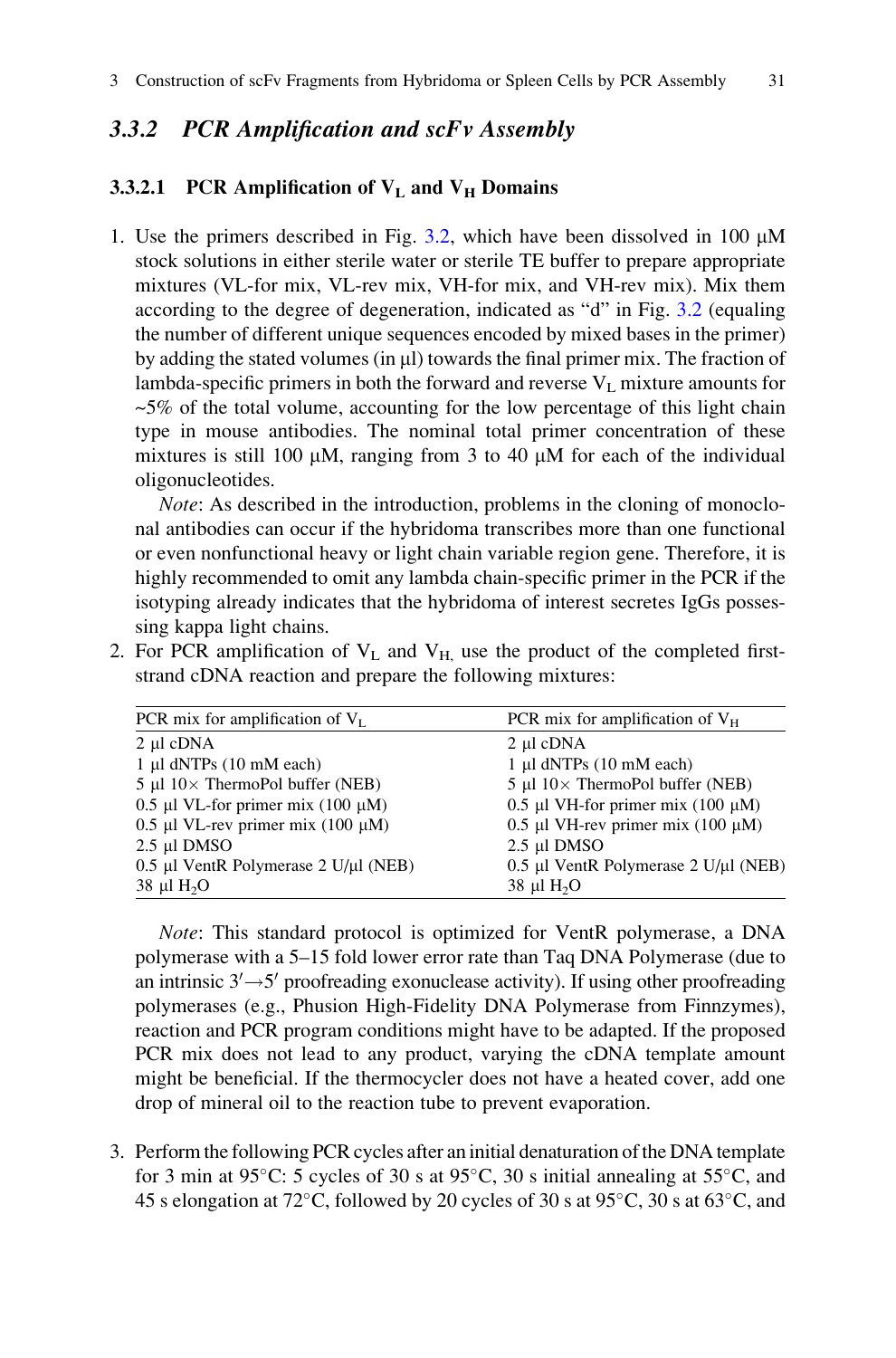45 s at  $72^{\circ}$ C. After the last cycle is completed, an additional 5 min elongation step at  $72^{\circ}$ C should be performed before cooling the thermocycler to  $4^{\circ}$ C.

Note: We recommend using a hot start, keeping the PCR tubes on ice and not placing them into the thermocycler until the block has reached  $95^{\circ}$ C, to minimize unspecific amplification. For successful amplification of  $V_L$  and  $V_H$ , complete annealing of the  $3'$ -ends of the primers with the template DNA is essential. The recommended annealing temperature of  $55^{\circ}$ C should be suitable for approx. 97% of the sequences found in a reference set of murine germline sequences in the IMGT database. However, as it is not clear a priori which somatic mutations a given monoclonal antibody may carry in the primer regions, we recommend using a gradient PCR program (covering a range between 70° and  $50^{\circ}$ C in steps of  $2^{\circ}$ ) to determine the optimum annealing temperature and to amplify the antibody genes without unspecific secondary bands. Alternatively, the PCR might also be run in a "touchdown" manner (Don et al. [1991](#page-21-0)), starting at an annealing temperature of  $70^{\circ}$ C and ending at  $50^{\circ}$ C. As after 5 cycles the amplified PCR product will serve itself as template DNA, the annealing temperature of the last 20 cycles can be increased to  $63^{\circ}$ C.

4. Analyze 1/10 volume of each PCR mixtures by agarose gel electrophoresis, purify the  $V_L$  and  $V_H$  genes using the PCR clean-up Gel Extraction Kit (Macherey Nagel) according to the manufacturer's instructions and determine the DNA concentration of both genes.

Note: Using the listed primer mixtures, the expected lengths of the PCR products of  $V_L$  and  $V_H$  are between 375–402 bp and 386–440 bp, respectively. Purification of the PCR products is important to remove any residual primers which might interfere with the subsequent assembly PCR. For the case of multiple bands on the agarose gel, gel-purify the band of correct size using the GenElute Gel Extraction Kit (Sigma-Aldrich). If the final DNA concentration is too low afterward, perform a second PCR using these purified fragments as template for gaining sufficient yields of high-quality DNA.

### 3.3.2.2 Assembly of  $V_L$  and  $V_H$  by SOE-PCR (Splicing by Overlap Extension)

1. For the assembly PCR, use approximately 10 ng of the PCR product of both domains in a total volume of 50  $\mu$ l, containing 200  $\mu$ M dNTPs, 3–5% DMSO, 1 µM outer-for, and outer-rev primer (each) and 1 unit VentR DNA Polymerase (NEB). Following a 3 min 95 $\degree$ C step, perform 5 cycles of 1 min at 95 $\degree$ C, 1 min at 63 $\degree$ C, and 1 min at 72 $\degree$ C, followed by another 5 cycles of 1 min at 95 $\degree$ C, 30 s at 56 $\degree$ C, and 1 min at 72 $\degree$ C and finally 25 cycles of 1 min at 95 $\degree$ C, 90 s at 72 $\degree$ C.

*Note*: Hot start PCR and initial assembly of  $V<sub>L</sub>$  and  $V<sub>H</sub>$  in the absence of the primers is usually not necessary but can be performed. It is important to include DMSO in the PCR mix as well as to keep the primer concentration as low as indicated to prevent any risk of primer-dimer formation.

*Note*: The assembly, as used here, places  $V_L$  in front of  $V_H$ . This has the advantage of placing a shortened FLAG tag, consisting of only four amino acids,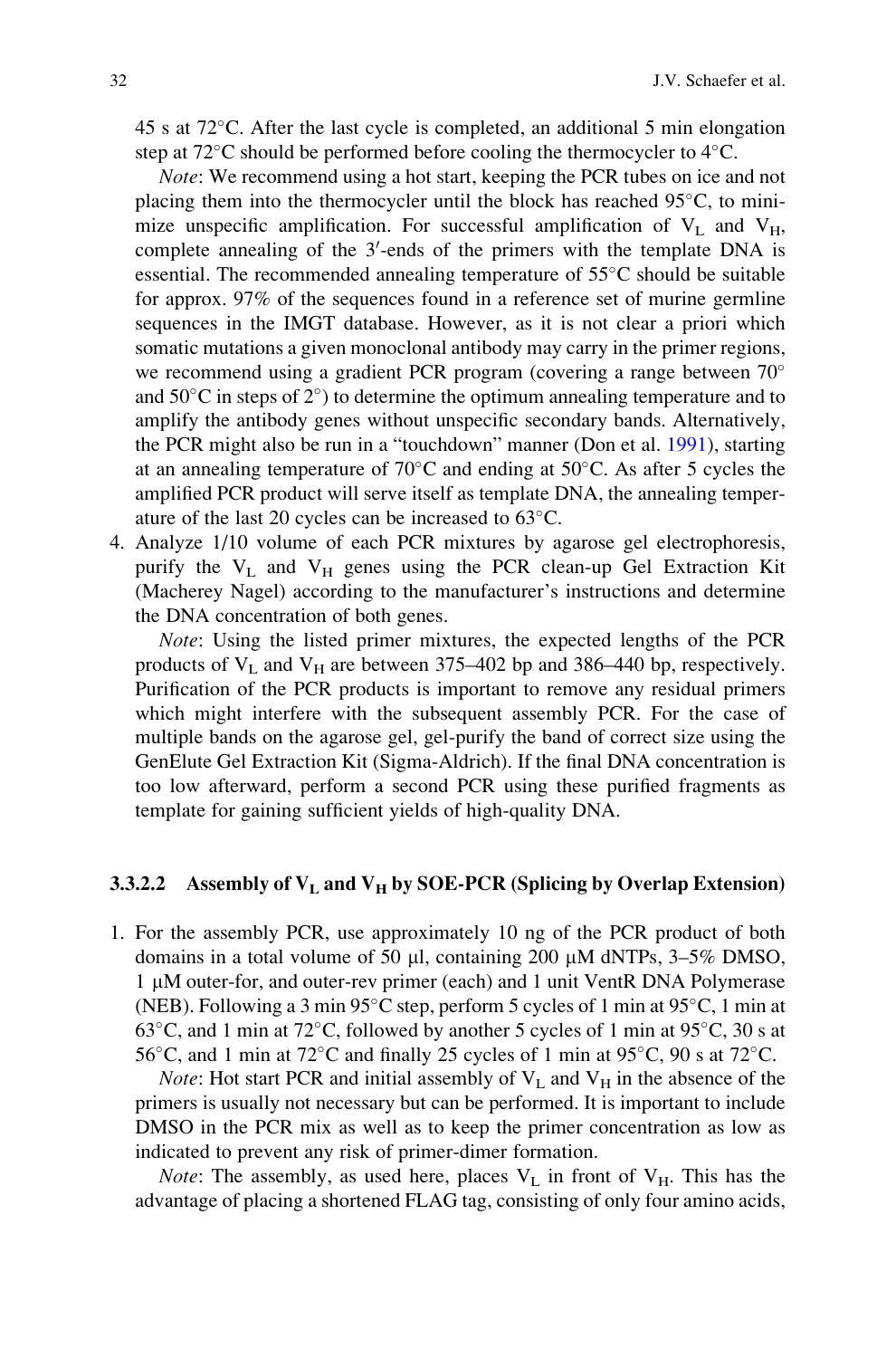at the N-terminus of the construct. Since its last amino acid, Asp, is the same as the first residue of the  $V<sub>L</sub>$  domain, only three additional amino acids are needed (Knappik and Plückthun  $1994$ ) for allowing specific detection using this tag. A slight asymmetry in the  $V_H/V_I$  heterodimer with respect to the pseudo two-fold axis (Plückthun et al. [1996\)](#page-22-0) is taken care of with a 20-amino acid linker, leading to monomeric scFv fragments.

### 3.3.3 Digestion and Cloning of scFv Genes

- 1. Purify the product of the assembly PCR using the PCR clean-up Gel Extraction Kit (Macherey Nagel) according to the manufacturer's instructions, eluting the product in 30 µl of the recommended buffer. In case there are several bands on the analytical agarose gel, carry out a gel purification of the correct band, as described in 3.3.3.4.
- 2. Perform a SfiI digest of the amplified scFv gene for  $3-4$  h at  $50^{\circ}$ C (At  $37^{\circ}$ C, the activity of SfiI would be 10 fold-lower). To the 30 ul purified PCR product, add 5 µl  $10 \times$  NEbuffer 4 (NEB), 5 µl  $10 \times$  BSA (final concentration, 100 µg/µl), 9 µl H<sub>2</sub>O, and 1 µl (=20 units) SfiI (NEB).
- 3. Digest appropriate amounts of vector (pAK100 or pJB12, see Fig. [3.4\)](#page-8-0) with SfiI in the presence of the above-mentioned buffer, including BSA. Use 10 units SfiI for 1 µg vector in 50 µl and incubate 4 h at  $50^{\circ}$ C. Dephosphorylate the cut vector by adding Calf Intestinal Alkaline Phosphatase (CIP, NEB; 0.5 unit/µg vector) to the digestion mix after 2 h and continue incubation for another 2 h at  $50^{\circ}$ C.

Note: Dephosphorylation should not be necessary because of the asymmetric overhangs. However, we always include this step to eliminate any risk of religation of single-cut vector.

*Note*: pAK100 or pJB12 are phage display vectors (Fig. [3.4\)](#page-8-0). When starting from hybridomas, one can also directly clone the  $V_L$  and  $V_H$  genes into an scFv expression vector with a stronger promoter, such as pAK400, which does not encode a fusion with gIII. However, depending on the number of additional V genes expressed in the hybridoma, a large number of clones may have to be screened from individual colonies.

4. Purify the digested scFv antibody genes and vector by preparative agarose gel electrophoresis in combination with the GenElute Gel Extraction Kit (Sigma-Aldrich).

Note: For obtaining pure preparations of a fully digested vector, it is very important not to overload the agarose gel. Furthermore, the gel electrophoresis has to be run long enough to separate small amounts of undigested vector from the digested vector band. For large-scale vector or insert preparation, electroelution might be an efficient and convenient alternative. If the concentration of eluted DNA is too low for further applications, Microcon 30 columns (Amicon) can be used for concentration.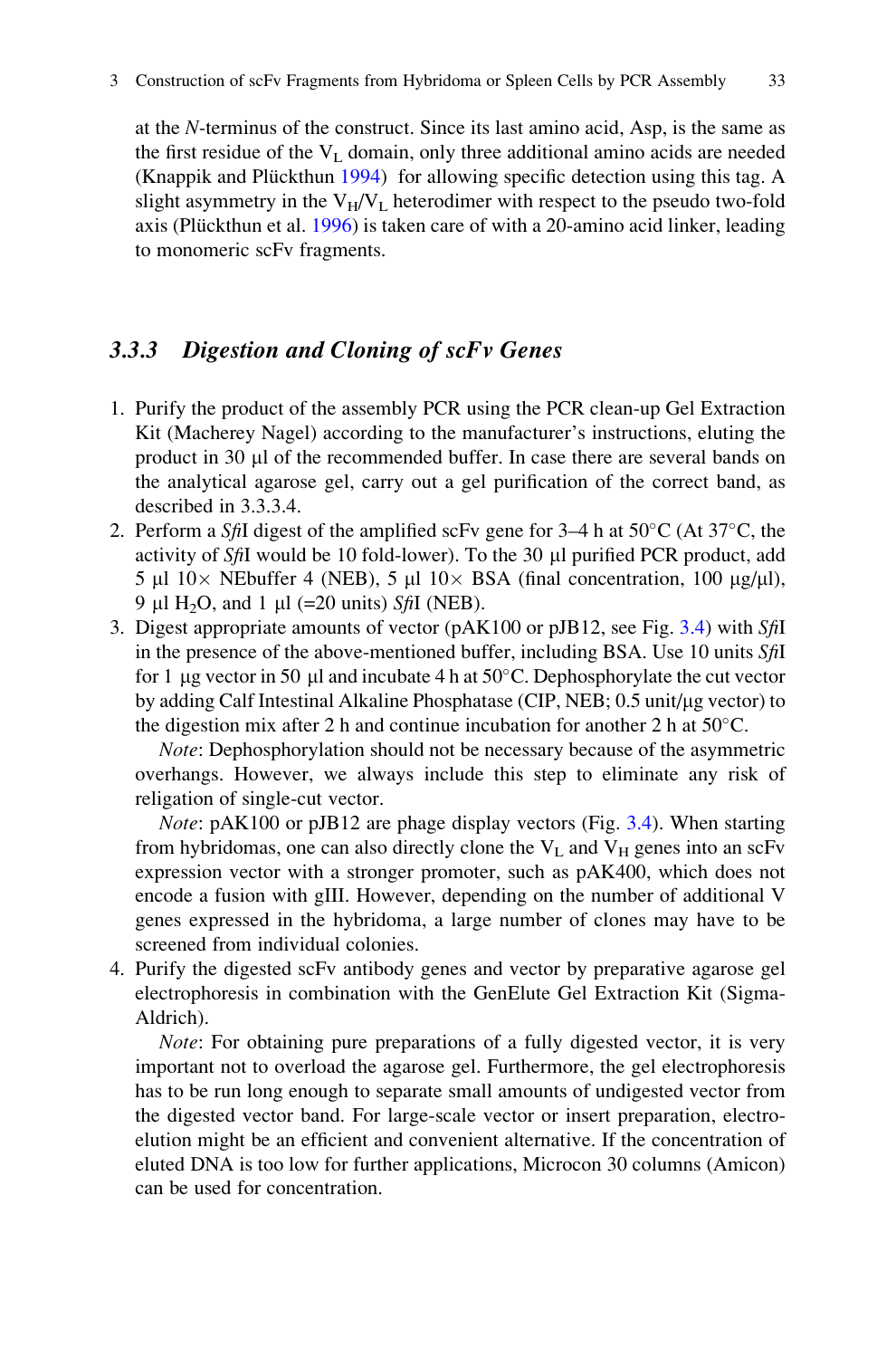5. Ligate 50 ng scFv gene fragment with the vector (molar ratio of vector to insert 1:5) with 5 units T4 DNA ligase (NEB) in the presence of  $1 \times$  T4 DNA ligase buffer in 10  $\mu$ l volume. Incubate for 2 h at room temperature or overnight at  $16^{\circ}$ C.

Note: The ATP-concentration is very crucial for the successful ligation by T4 DNA ligase. Therefore, we recommend using T4 DNA ligase buffer aliquots, which have been properly stored at  $-20^{\circ}$ C and not thawed repeatedly. To allow an easy subcloning of the scFv fragment into vectors for optimized soluble expression and other purposes, compatible vector sets are available (Figs. [3.4](#page-8-0) and [3.5](#page-14-0)).

6. Transform 50  $\mu$ l chemocompetent XL1-Blue cells (Stratagene) with 5  $\mu$ l of the ligation mix by heat-shock for 45 s at 42 $\degree$ C, add 500 µl of 2 $\times$  YT medium after 2 min incubation on ice, and incubate for 45 min, shaking at  $37^{\circ}$ C.

*Note*: Make sure not to exceed a ratio of ligation mix/cells of 1:10  $(v/v)$ . Chemocompetent  $E.$  coli are used, if only a very small diversity of clones is expected, e.g., when cloning from a hybridoma. If a larger diversity and thus many clones are required (e.g., when cloning from spleen cells), follow the instructions for electroporation described in steps 3.3.5.1–3.3.5.3.

7. Plate the transformed cells on  $2 \times$  YT, 1% glucose, chloramphenicol (30 µg/ml) agar plates, and incubate overnight at  $37^{\circ}$ C.

Note: You may check the ratio of desired ligation product to background by including transformation with "religated" plasmid in the absence of any insert. Alternatively, the background signal can be analyzed by testing for tetracycline resistance after transformation of other E. coli strains not possessing an intrinsic tet resistance (like Invitrogen's  $DH5\alpha$ ) with the ligation mix. The portion of vector with unremoved or religated *tet* cassette is typically in the range of 0.01–0.1%.

# 3.3.4 Preparation of Electrocompetent E. coli

1. For preparation of electrocompetent E. coli XL1-Blue cells (Stratagene), use 2 ml of a dense overnight pre-culture to inoculate 500 ml medium  $(2 \times \text{YT})$ , 15 µg/ml tetracycline). Shake it at  $25^{\circ}$ C until an OD<sub>600</sub> of 0.6 is reached, then chill the culture on ice as quickly as possible for 30 min (cool the whole shake flask in a large ice bath).

Note: Sufficient agitation during growth seems to be very important for preparation of electrocompetent cells, reaching reproducible efficiencies of  $3-6 \times 10^{9}$  cfu/µg pUC19 DNA. Therefore, use 5 l baffled shake flasks with only 500 ml medium and make sure that the amplitude of the shaker is high enough to vigorously circulate the medium.

Note: The use of electrocompetent bacteria is an alternative to 3.3.3.6 and needed when a large diversity is expected, typically when cloning from spleen cells.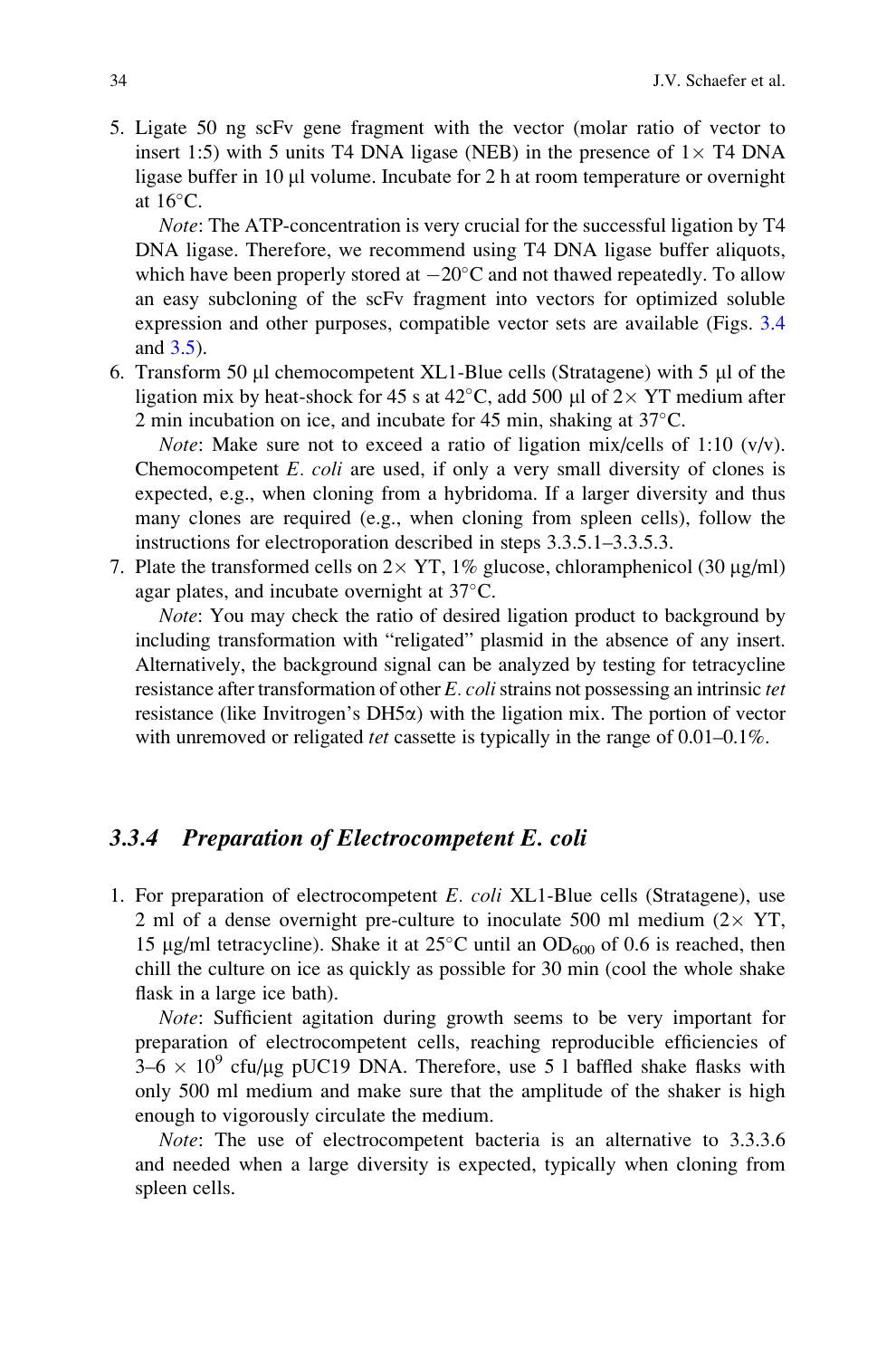#### <span id="page-14-0"></span>**a**

#### **pAK100scFv, pAK300scFv, pAK500scFv, pAK600scFv, pJB12scFv, pJB23scFv**

end *lacI*  $\leftarrow$ . . . CAGCTGGCACGACACAGTT T CCCGACTGGAAAAGCGGGCAGT GAGCG ... **Q L A R Q V S R L E S G Q \***  $t_{HP}$  terminator GTACCCGA TAAAAGCGGCT TCCTGACAGGAGGCCGT T T TGT T T TGCAGC CAP binding site CCACCTCAACGCAA T TAA TGTGAGT TAGCTCACTCA T TAGGCACCCCAGG - <sup>3</sup> <sup>5</sup> - <sup>1</sup> <sup>0</sup> *lac*-operator CT T TACACT T TA TGCT TCCGGCTCGTA TGT TGTGTGGAA T TGTGAGCGGA  $\rightarrow$  mRNA SD1<br><u>TAACAA T T</u> T C A C A <u>C A G G A</u> A A C A G C T<mark>|A T G|A C C|A T G|A T T|A C G|A A T|T T C|T A G|</mark>A<br>**M T M I T N F \*** SD2 → *pelB* signal sequence<br>TAAC<u>GAGG</u>GCAAA TC **A TG A A A TG C TATACCTA T TG C C TACCG C C TG G A T T T A A A G L<br><b>M K Y L L P T A A A G** L *Sfi* **I FLAGs** ® **VL** G| T T A| T T A| C T C| G C G| G C C| C A G| C C G| G C C| A T G| G C G| G A C| T A C| A A A| G A Y . . . **L L L A A Q P A M A D Y K D** ...

#### **pAK400scFv, pJB33scFv**

SD2<br>. . . G<u>A A G G A G</u> A T A T A C A T <mark>A T G|A A A|T A C|C T a|T T G|C C T|A C G|G C A|G C C . . .</mark> T7g10 **M K YLLPTAA** ...

#### **b**

#### **pAK100scFv**

<sup>¬</sup> **VH** *Sfi* **<sup>I</sup>** *Eco*RI myc tag ... **C G** GCCTCGGGGGCC *GAATTC* GAGCAGAAGCTGA TCTCTGAGGAAGAC ... **A S G A E F E Q K L I S E E D**  $\Rightarrow$  gene III  $_{250-406}$ C T G  $\tau$  A G G G T G G T G G C T C T G G T  $\tau$  C C G G T G A T  $\tau$  T T G A T  $\tau$  A T G A A A A G  $\ldots$ **L \* G G G S G S G D F D Y E K** ...

#### **pJB12scFv**

← **VH Sfi I ECORI** trypsin cleavage site ... **C <u>G|G C C|</u> T** C G|G G <mark>G|G C C|</mark>*G A A|T T C|*G A G|C A G|<u>A A G|G A T|A T C|C G T|</u>G A G|G A A|G A C ... **A S G A E F E Q K D I R E E D**  $\rightarrow$  gene III  $_{250-406}$ CTG|TAG|GGT|GGT|GGC|TCT|GGT|TCC|GGT|GAT|TTT|GAT|TAT|GAA|AAG... **L \* G G G S G S G D F D Y E K** ...

### Fig. 3.5 (Continued)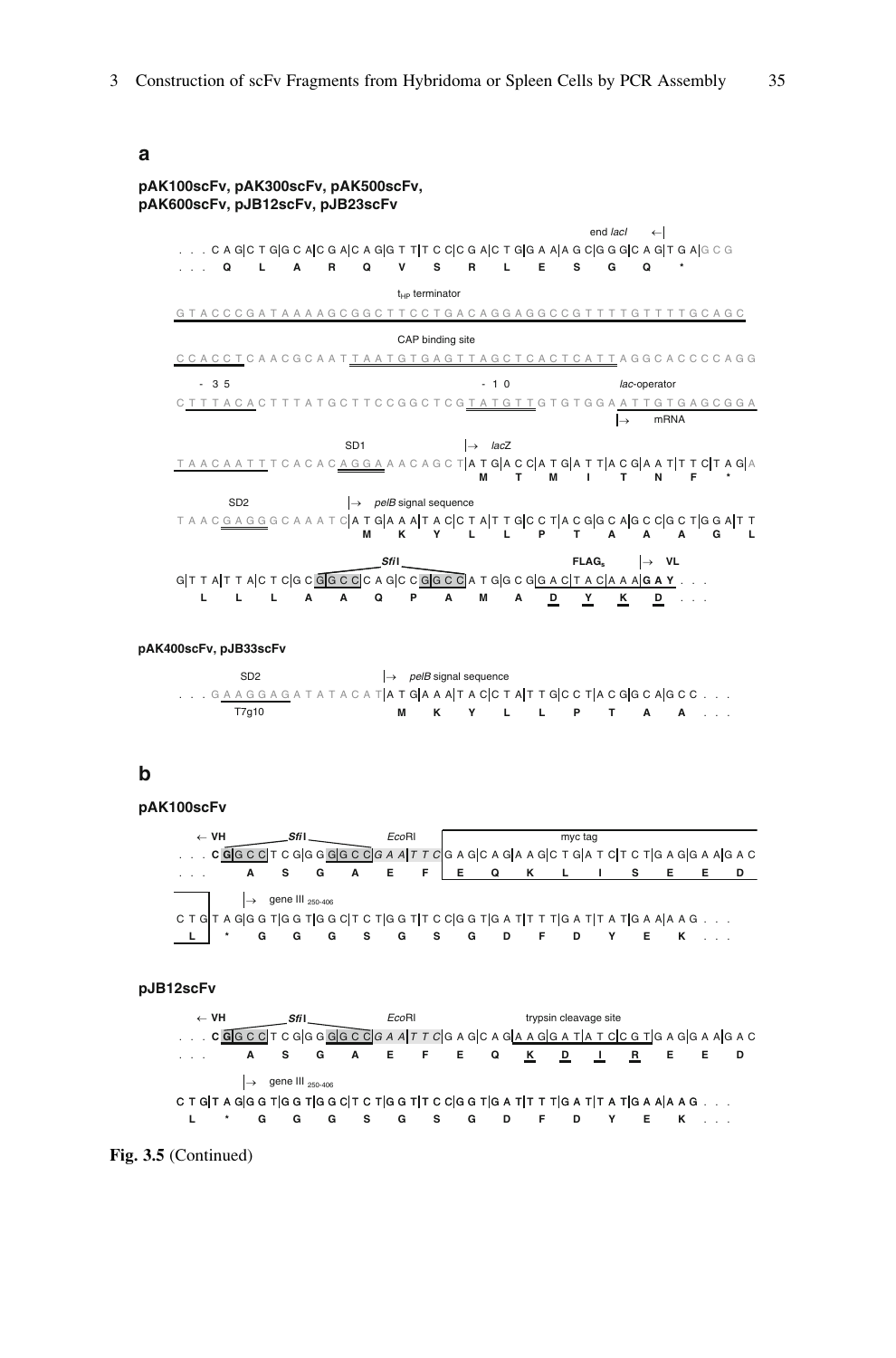### **c**

### **pAK300scFv, pAK400scFv**

|                                                                                             |  |  |  |  | (His) <sub>6</sub> taq |  |  |  | Hindll |  |
|---------------------------------------------------------------------------------------------|--|--|--|--|------------------------|--|--|--|--------|--|
| . C G G C C T C G G G G G C C G A T C A C C A T C A T C A C C A T C A T T A G T A A G C T T |  |  |  |  |                        |  |  |  |        |  |
|                                                                                             |  |  |  |  |                        |  |  |  |        |  |

#### **pJB23scFv, pJB33scFv**

| $\leftarrow$ VH                              | <b>Sfil</b> |                       | EcoRI |  |  | $(His)_{6}$ tag |  |  |  |
|----------------------------------------------|-------------|-----------------------|-------|--|--|-----------------|--|--|--|
| CGGCCTCGGGGGCCGAATTCCACCACCATCACCACCATTAATGA |             |                       |       |  |  |                 |  |  |  |
|                                              |             | A S G A E F H H H H H |       |  |  |                 |  |  |  |
| <b>Hind III</b>                              |             |                       |       |  |  |                 |  |  |  |
| $A A G C T T$                                |             |                       |       |  |  |                 |  |  |  |

### **d**

#### **pAK500scFv**

|   | $\leftarrow$ VH |   |                                                                                                  | – Sfi I – |   |   |   | EcoRI |              |     |              |              |              |                |    |                 |   |    |   |   |         |   |                                                                                                     |
|---|-----------------|---|--------------------------------------------------------------------------------------------------|-----------|---|---|---|-------|--------------|-----|--------------|--------------|--------------|----------------|----|-----------------|---|----|---|---|---------|---|-----------------------------------------------------------------------------------------------------|
|   |                 |   | . c G G c c Γ c G G G G G C C G A A Γ T C C C C A A A C C T A G C A C C C C C C C T G G C A G    |           |   |   |   |       |              |     |              |              |              |                |    |                 |   |    |   |   |         |   |                                                                                                     |
|   |                 |   | А                                                                                                | s         | G |   | A | Ε.    |              | F P |              | $\mathbf{K}$ |              | P.             |    | S T             |   | P  |   | P |         | G | s                                                                                                   |
|   |                 |   | $\rightarrow$ dHLX                                                                               |           |   |   |   |       |              |     |              |              |              |                |    |                 |   |    |   |   |         |   |                                                                                                     |
|   |                 |   | CA G T G G T G A A C T G G A A G A G C T G C T T A A G C A T C T T A A A G A A C T T C T G A A G |           |   |   |   |       |              |     |              |              |              |                |    |                 |   |    |   |   |         |   |                                                                                                     |
|   | s               | G | Е                                                                                                |           | L | Е |   | Е     | <b>L</b>     | L   |              | к            | н            |                | L. | к               |   | Е  |   | L |         |   | к                                                                                                   |
|   |                 |   |                                                                                                  |           |   |   |   |       |              |     |              |              |              |                |    |                 |   |    |   |   |         |   |                                                                                                     |
|   |                 |   |                                                                                                  |           |   |   |   |       |              |     |              |              |              |                |    |                 |   |    |   |   |         |   | GGCCCCCCGCAAAGGCGAACTCGAGGAACTGCTGCTGAACTGAAACATCTGAAGGAGCT                                         |
|   |                 |   |                                                                                                  |           |   |   |   |       |              |     |              |              |              |                |    |                 |   |    |   |   |         |   |                                                                                                     |
| G |                 | P | R                                                                                                | κ         |   | G | Е | т.    |              | Е   | Е            |              | $\mathbf{L}$ | $\blacksquare$ |    | к               | н |    | L |   | к       | Е | -L.                                                                                                 |
|   |                 |   |                                                                                                  |           |   |   |   |       |              |     |              |              |              |                |    | $(His)_{5}$ tag |   |    |   |   |         |   |                                                                                                     |
|   |                 |   |                                                                                                  |           |   |   |   |       |              |     |              |              |              |                |    |                 |   |    |   |   |         |   |                                                                                                     |
|   |                 | к | G                                                                                                |           | G | s |   | G     | $\mathbf{G}$ |     | $\mathsf{A}$ | P.           |              |                |    | <b>IHHH</b>     |   | н. |   | н | $\star$ |   | GIC T TIA A AIG G TIG G GIA G CIG G AIG G CIG C GIC C GIC A CIC A TIC A TIC A CIC A TIT G AIC G T C |
|   |                 |   |                                                                                                  |           |   |   |   |       |              |     |              |              |              |                |    |                 |   |    |   |   |         |   |                                                                                                     |
|   | <b>Hind III</b> |   | $T A A G C T T$                                                                                  |           |   |   |   |       |              |     |              |              |              |                |    |                 |   |    |   |   |         |   |                                                                                                     |

### **pAK600scFv**

 $\leftarrow$  **VH Sfil E**coRI  $\rightarrow$  alkaline phosphatase (AP) . . . **C** G G C C T C G G G G G C C G A A | T T C C G G A C A C C A G A A A T G C C T G T T C T G . . . **A S G A E F R T P E M P V L** ... end AP ← *HindIII* . . . . | CTC| TTC| TAC| ACC| ATG| AAA| GCC| GCT| CTG| GGG| CTG| AAA| TAA| GCTT. . .<br>. . . **LFY TMKAALGLK'** ... **L F Y T M K A A L G L K \***

Fig. 3.5 Detailed sequences upstream and downstream of scFv clonig site. (a) Upstream sequence of pAK100scFv, pAK300scFv, pAK400scFv, pAK500scFv, pAK600scFv, pJB12scFv, and pJB23scFv. The symbol scFv indicates that the vectors are shown after an scFv has been introduced, replacing the *tet* stuffer fragment. The region from the end of the *lacI* repressor gene to the beginning of the antibody  $V_L$  domain is shown. The *lacI* repressor gene,  $t_{HP}$  terminator sequence, CAP binding site, lac operator region, including the -35 and -10 sequence, Shine-Dalgarno (SD) sequence of lacZ (SD1), lacZ peptide, a second SD sequence (SD2), pelB signal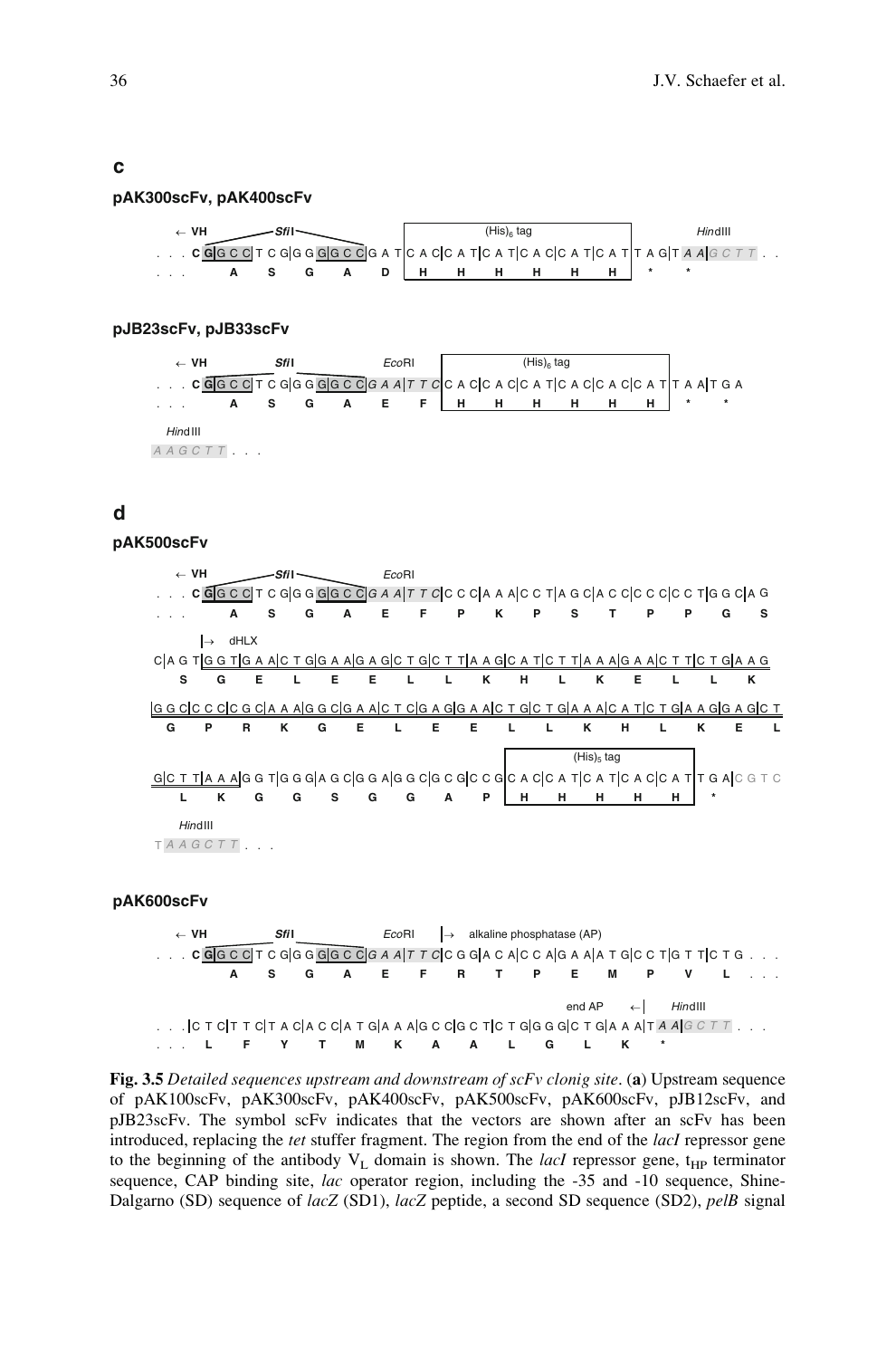2. Centrifuge the bacterial culture in 50 ml aliquots in disposable tubes for 5 min at 5,000 g. Remove as much supernatant as possible (leave the tube upside down for 15–30 s on a clean tissue). Then, fill each tube with 1 volume of ice-cold distilled water (i.e., the same volume as the original culture aliquot) and remove the water immediately (the cell pellet is very solid after this first centrifugation step and will not be resuspended by the brief rinsing with distilled water).

Note: All these steps should be carried out using ice-cold solutions and be performed in the cold room. Use only ultra pure water to wash cells and to prepare 10% glycerol, as the presence of impurities such as salts in the water might cause the subsequent transformations to fail.

- 3. Fill each tube with 1 vol distilled water (i.e., the same volume as the original culture aliquot), resuspend the pellet carefully and incubate for 10 min on ice. Note: Make sure that the cells are sufficiently solubilized to yield a homogeneous suspension. Cells are best resuspended by swirling rather than pipetting. Never vortex the cell suspension!
- 4. Transfer the cells into new 50 ml tubes and centrifuge at 5,000 g for 10 min. Carefully remove the supernatant and resuspend the pellets each in 50 ml prechilled 10% (v/v) glycerol (Fluka). Incubate on ice for 10 min.
- 5. Centrifuge resuspended cells at  $5,000\ g$  for 15 min and remove the supernatant (you might lose a small portion of cells – do not put the tubes upside down on tissue in this step!). Carefully resuspend the cells in 1/500 of the original culture volume  $(= 1 \text{ ml})$  10%  $(v/v)$  glycerol, freeze the cells in 100 µl aliquots by dipping the tubes immediately into liquid nitrogen and store them at  $-80^{\circ}$ C. *Note*: Electrocompetent cells can be kept at  $-80^{\circ}$ C for up to 12 months.
- 6. To determine the transformation efficiency, add 1  $\mu$ l of 10 pg/ $\mu$ l pUC19 DNA (in water) to 40  $\mu$ l of barely thawed cells (see step 3.3.5.2). Fifty colonies per 1/1,000 of the transformation volume plated correspond to an efficiency of  $5 \times 10^9$  cfu/µg pUC19 DNA.

<sup>←&</sup>lt;br>Fig. 3.5 (continued) sequence, N-terminal SfiI site (*underlined and highlighted*), four amino acid  $FLAG<sub>s</sub>$  tag (*underlined*), and the start of the  $V<sub>L</sub>$  domain (sequence GAY; *bold*) are indicated above the sequence. In addition, also the corresponding amino acid sequence is shown. In pAK400 and pJB33, the 15 bp upstream from the *pelB* start codon are replaced by another sequence, including the SD sequence of the phage T7 gene10, while everything else is identical. Because of the modularity of the vectors, this feature can be easily introduced into any of the other vectors (see Fig. [3.4](#page-8-0)) (b) Downstream sequence of pAK100scFv and pJB12scFv. The last two bases of  $V_H$ (bold), the SfiI and EcoRI restriction sites, myc tag (boxed) or trypsin cleavage site and the start of geneIII<sub>250–406</sub> are indicated above the sequence. Asterisks indicate amber stop codon, leading to scFv-gene III fusions upon expression in  $E$ . *coli* strains with amber suppressor tRNA, such as XL1-Blue. (c) Downstream sequence of pAK300scFv, pAK400scFv, pJB23scFv, and pJB33scFv. The last two bases of  $V_H (bold)$ , the SfiI and EcoRI restriction sites and (His)<sub>6</sub> tag (boxed) are indicated above the sequence. (d) Sequences of the downstream  $EcoRI/HindIII$  fusion cassettes as used in pAK500 and pAK600. The dHLX dimerization motif (double underlined) was taken from Pack et al. [\(1993](#page-22-0)). The complete sequence of the mature E. coli alkaline phosphatase (AP) gene can be found in Shuttleworth et al. ([1986\)](#page-23-0). For the EcoRI/HindIII cloning cassette the two internal EcoRI sites of the AP gene have been removed by silent mutations. The complete sequences of all vectors are available from the authors upon request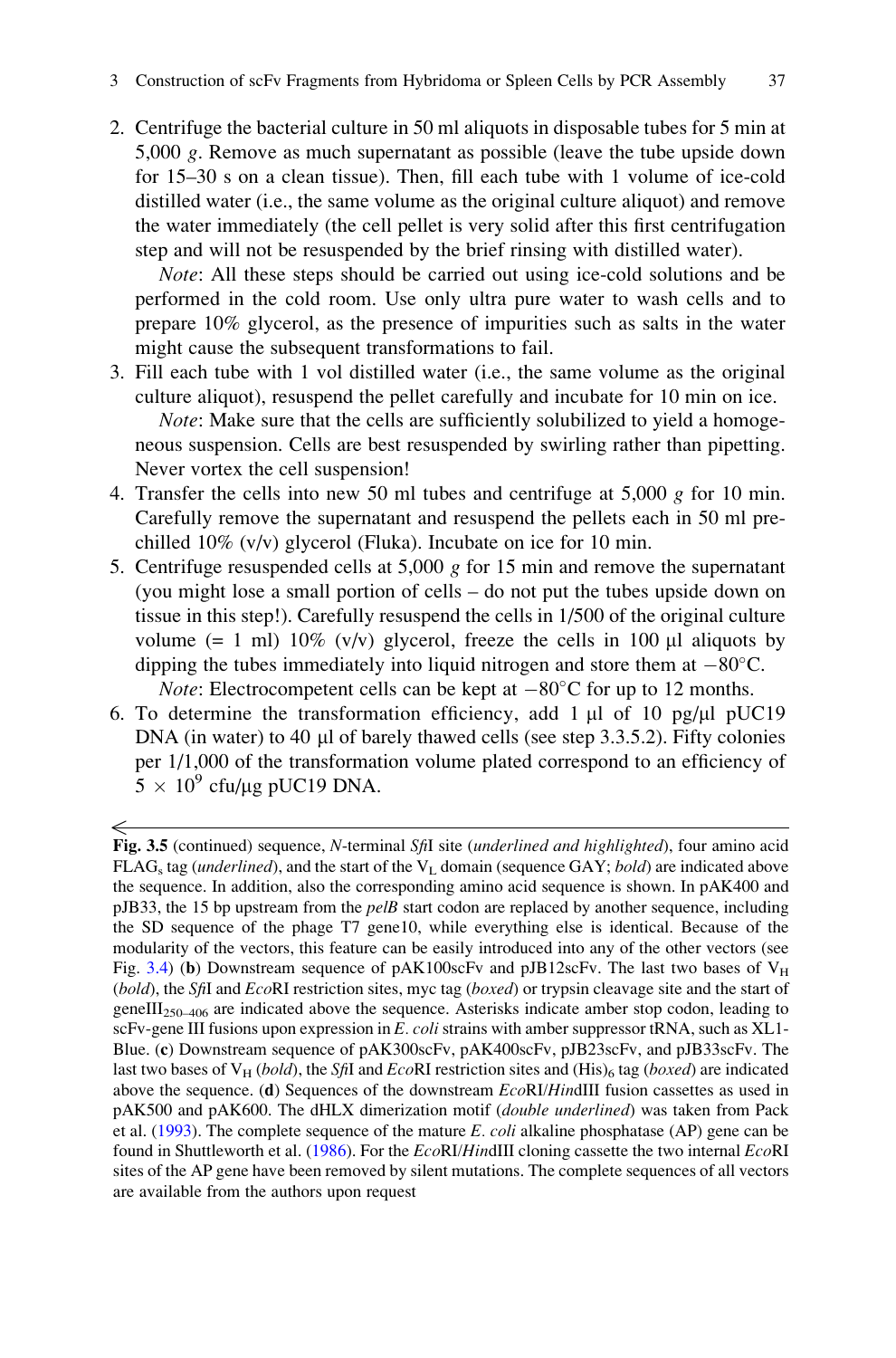### 3.3.5 Library Preparation/Construction

- 1. For desalting the DNA prior to electroporation, apply the ligation mix to StrataClean Resin (Stratagene; hydroxylated silica, binding proteins with a high affinity, while having a low affinity for DNA at near neutral pH), followed by precipitation in 70% ethanol. Since most salts and small organic molecules are soluble in 70% ethanol, they can be separated from DNA by centrifugation. Resuspend the precipitated DNA in ultra pure water.
- 2. For each transformation, use desalted ligation mixtures corresponding to  $20-100$  ng insert. Add the DNA to  $40 \mu l$  of barely thawed cells on ice and mix by flipping the tube shortly and gently. Immediately transfer the cell-DNA mix to chilled electroporation cuvette (bubble free), pulse according to the guidelines of the electroporator's manufacturer, and add 1 ml of SOC medium (20 g/l bacto-tryptone, 5 g/l yeast extract, 10 mM NaCl, 2.5 mM KCl, 20 mM glucose, 10 mM MgCl<sub>2</sub>, 10 mM MgSO<sub>4</sub>) to cells immediately after the pulse.

*Note*: For efficient transformation ( $>10^8$  clones per µg insert DNA), the time constant using 2 mm cuvettes should be  $>5$  ms, reflecting properly washed cells. Also, make sure that no air-bubbles are trapped in the cell-DNA mix as they will interfere with the electroporation.

3. Resuspend cells completely in SOC medium and shake for 1 h at  $37^{\circ}$ C. Afterward, plate dilutions on  $2 \times$  YT, 1% glucose, chloramphenicol (30 µg/ml) agar plates. Use a sterile spreader or sterile glass beads to evenly distribute the culture over the surface of the  $12 \times 12$  cm plate (do not exceed about 5,000 clones per square plate) and incubate overnight at  $37^{\circ}$ C. The next day, scrape the colonies off the plates in 3–4 ml  $2 \times$  YT, containing 30% glycerol, and subsequently store them at  $-80^{\circ}$ C.

Note: Take care that your library is homogeneously mixed.

4. For phage panning as described in 3.3.6, inoculate cultures with at least tenfold more viable cells than colonies obtained after transformation, in order to have sufficient oversampling. When starting from spleen cells, perform three rounds of phage panning as described in 3.3.6 before testing single clones. When starting from a hybridoma, one round should be sufficient, and in ideal cases, single clones can be tested right away by phage ELISA.

Note: The first panning round is the most crucial, as you might lose any desired, but less abundant antibody sequence by too extensive washing. Therefore, do not exceed ten washing steps in this first panning round. The panning procedure is analogous to the phage ELISA (3.3.6), except that a pool of phages is grown and that phages are eluted from antigen (at the end of 3.3.6.4), which are afterward added again to exponentially growing bacteria. This is described in detail elsewhere (Barbas et al. [2001;](#page-21-0) Lee et al. [2007\)](#page-22-0) and also in this volume.

Note: The screening of single clones can be performed in three ways. First, at the level of phages (phage ELISA), as described in Sect. 3.3.3.6, second, after retransforming of an suppressor tRNA-deficient strain such as, e.g., E. coli strain JM83 (Yanisch-Perron et al. [1985](#page-23-0)), still with the amber codon, containing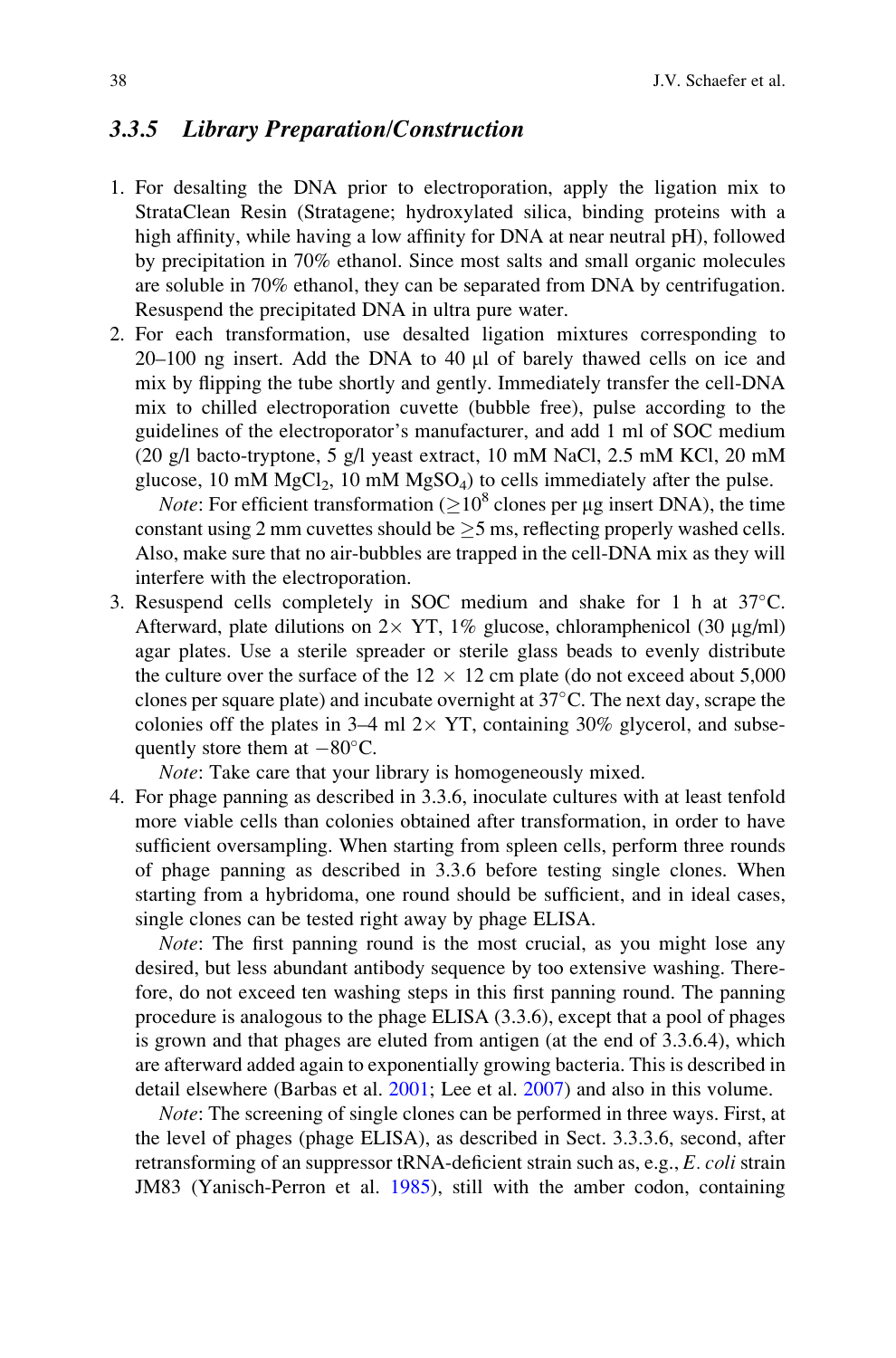pAK100 derived plasmids, or third, after recloning into a more efficient expression vector such as pAK400 (Fig. [3.5\)](#page-14-0), which carries no gene III. In second and third option, the soluble scFv is screened by ELISA.

Note: This protocol does not describe the periplasmic expression of scFv fragments in E. coli (Glockshuber et al. [1990](#page-21-0)) and their subsequent purification (reviewed in Plückthun et al. [1996](#page-22-0)). More details can be found in chapter 27 "Improving expression of scFv fragments by coexpression of periplasmic chaperones" in this volume.

# 3.3.6 Screening for Binders by Phage ELISA

1. When starting from hybridoma, pick 10 colonies (from spleen, as many as you can handle) and grow them separately at  $37^{\circ}$ C in 2 ml 2 $\times$  YT, 1% glucose, chloramphenicol (30  $\mu$ g/ml) until they reach an OD<sub>600</sub> of 0.5. This level of glucose fully represses expression, and, thus, the growth temperature can be 37°C. Dilute 1:10 in  $2 \times$  YT, 1% glucose, chloramphenicol (30 µg/ml), containing 1 mM IPTG, and  $1 \times 10^{10}$  pfu VCSM13 helper phage (Stratagene) per ml, and grow overnight at  $26^{\circ}$ C or  $37^{\circ}$ C (for some murine scFvs with aggregation tendencies, growth at  $26^{\circ}$ C after infection may be necessary). The phage titer after overnight incubation is in the range of  $10^{11}$ – $10^{12}$  cfu per ml supernatant.

Note: XL1-Blue should be grown on agar plates and in media containing tetracycline (*tet*) as the  $F'$ -plasmid encoding for the F-pili required for infection of bacteria also carries the tet resistance gene. The phage titer (in cfu) should be determined in order to rule out any problems during phage production. To do so, take a log-phase culture of XL1-Blue cells  $OD_{600} = 0.4{\text -}0.6$  and incubate aliquots of this culture with serial dilutions of your phage preparation. After 15 min incubation at  $37^{\circ}$ C, plate appropriate amounts (30–150 cfu/plate) on  $2 \times$  YT, 1% glucose, chloramphenicol (30 µg/ml) agar plates.

Note: We are aware of the fact that the presence of such a high level of glucose during IPTG-induction is rather unusual. However, for phage display, the induction level does not have to be very high. Based on our experiences with this vector series described here, a combination of IPTG addition and the presence of glucose seems to be crucial for the successful expression of some scFv fragments, notably those with nonideal biophysical properties, and appropriate for most, but may have to be checked for each scFv individually in case of unusual properties.

2. Centrifuge the culture 10 min at 16,000 g and  $4^{\circ}$ C. Take 1.6 ml supernatant and mix it with 0.4 ml 20% PEG 6000 (Fluka), 2.5 M NaCl in a 2 ml Eppendorf tube in order to precipitate the phages (Sambrook and Russell [2001\)](#page-22-0).

Note: We recommend that the PEG solution be freshly prepared.

3. Incubate on ice for 30–60 min and centrifuge for 15 min at 5,600 g and  $4^{\circ}$ C. Note: It is important not to centrifuge phages at too high a g force, as otherwise, it will be difficult to resuspend them homogeneously, resulting in a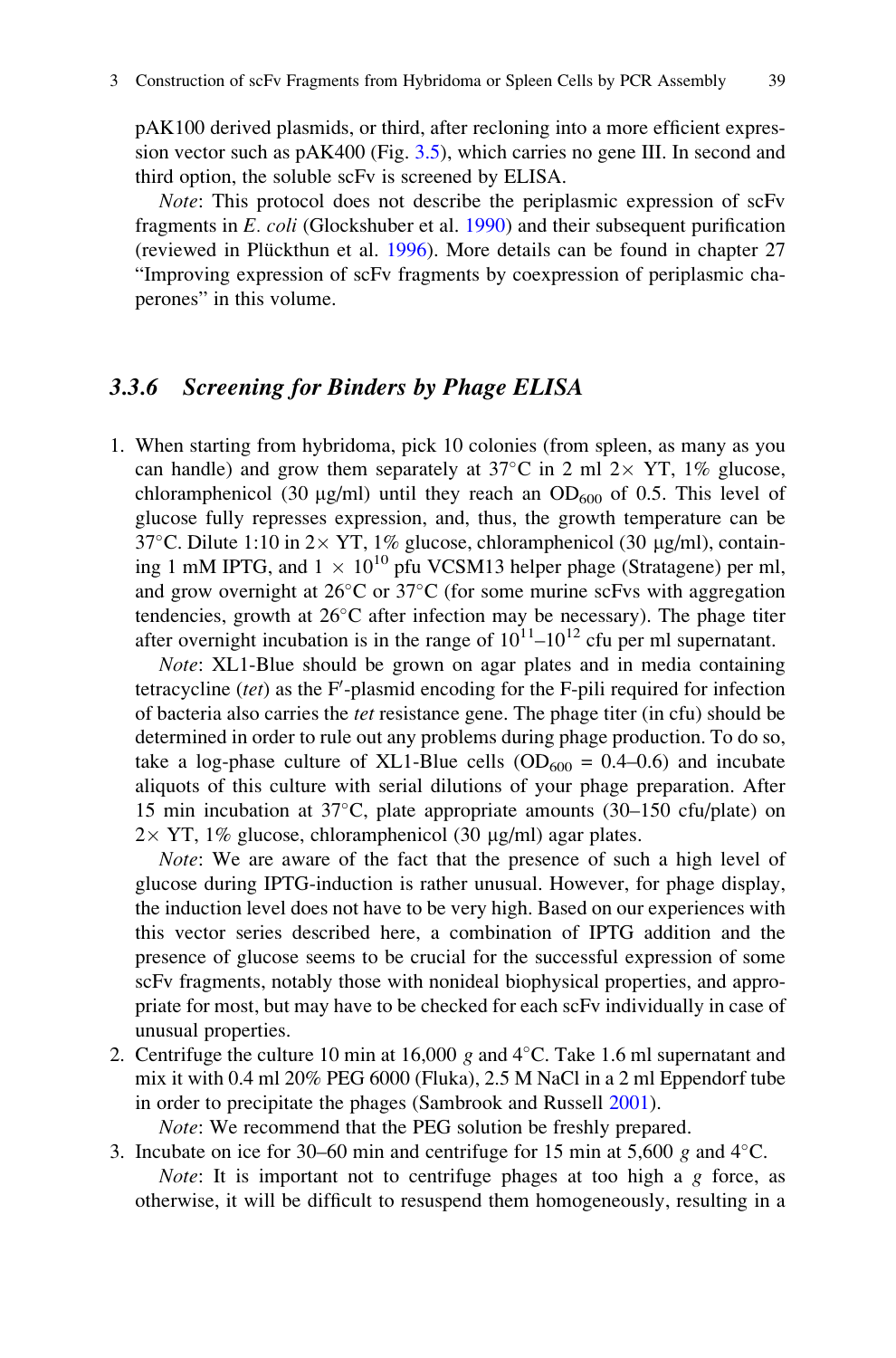decreased phage titer. The size of the white pellet does not necessarily reflect a high or low phage titer.

- 4. Resuspend the phage pellet in 400  $\mu$ l PBS (with 10% (v/v) glycerol). For complete resuspension, incubate the phage solution on an orbital shaker at 800 rpm for 15 min at  $4^{\circ}$ C. Pellet insoluble matter (cell debris) by centrifugation for 10 min at 11,000 g and  $4^{\circ}$ C and transfer the phage solution to a fresh tube. Use 100 µl phage solution per well in an ELISA assay to distinguish phages displaying functional scFv antibody from those which display nonfunctional or nonproductive antibody fragments.
- 5. If soluble antigen is available, include a competition ELISA control showing that free antigen is able to compete with bound antigen for phage binding to distinguish nonspecific "sticky" from specifically binding phages. In principle, the same ELISA protocol that was used for the hybridoma screening procedure can be used.

Note: For weak binders, it might be important to use more phages for ELISA analysis. In this case, the culture volume should be increased ten times. If no functional clone shows up in ELISA of single clones, perform one round of phage panning in order to enrich the functional binders. The enrichment should be checked by comparison of eluted phages from a specific surface versus a surface without antigen. In addition, it is recommended to analyze the phage solution by immunoblot, using an anti-M13 HRP-conjugated antibody (GE Healthcare), to ensure the correct fusion of the scFv to the gIII-protein as well as its correct display on the phage surface.

### 3.4 Troubleshooting

This part of the protocol contains general comment about potential pitfalls of the recommended standard method. The most critical steps were already highlighted directly following the instructions in the different subsections.

(a) In case of low transformation yields, check whether the problem is the transformation itself or rather the ligation. To investigate the quality of ligation, analyzing an aliquot by agarose gel electrophoresis might indicate any problems caused by nucleases. Furthermore, it might be informative to compare the ligation efficiency of SfiI digested PCR product with inserts derived from plasmid digestion. In order to check both the ligation and the transformation efficiency, a defined amount of pUC19 DNA can be added to the ligation mixture. Because of the chloramphenicol resistance of the cloning vector and the ampicillin resistance of pUC19 DNA, it is possible to calculate the ligation efficiency by plating double transformed cells on ampicillin or chloramphenicol plates, respectively, and comparing the number of clones. The transformation efficiency (in presence of the ligation mixture) can be judged by comparison of the colony number after transformation with pUC19 DNA alone.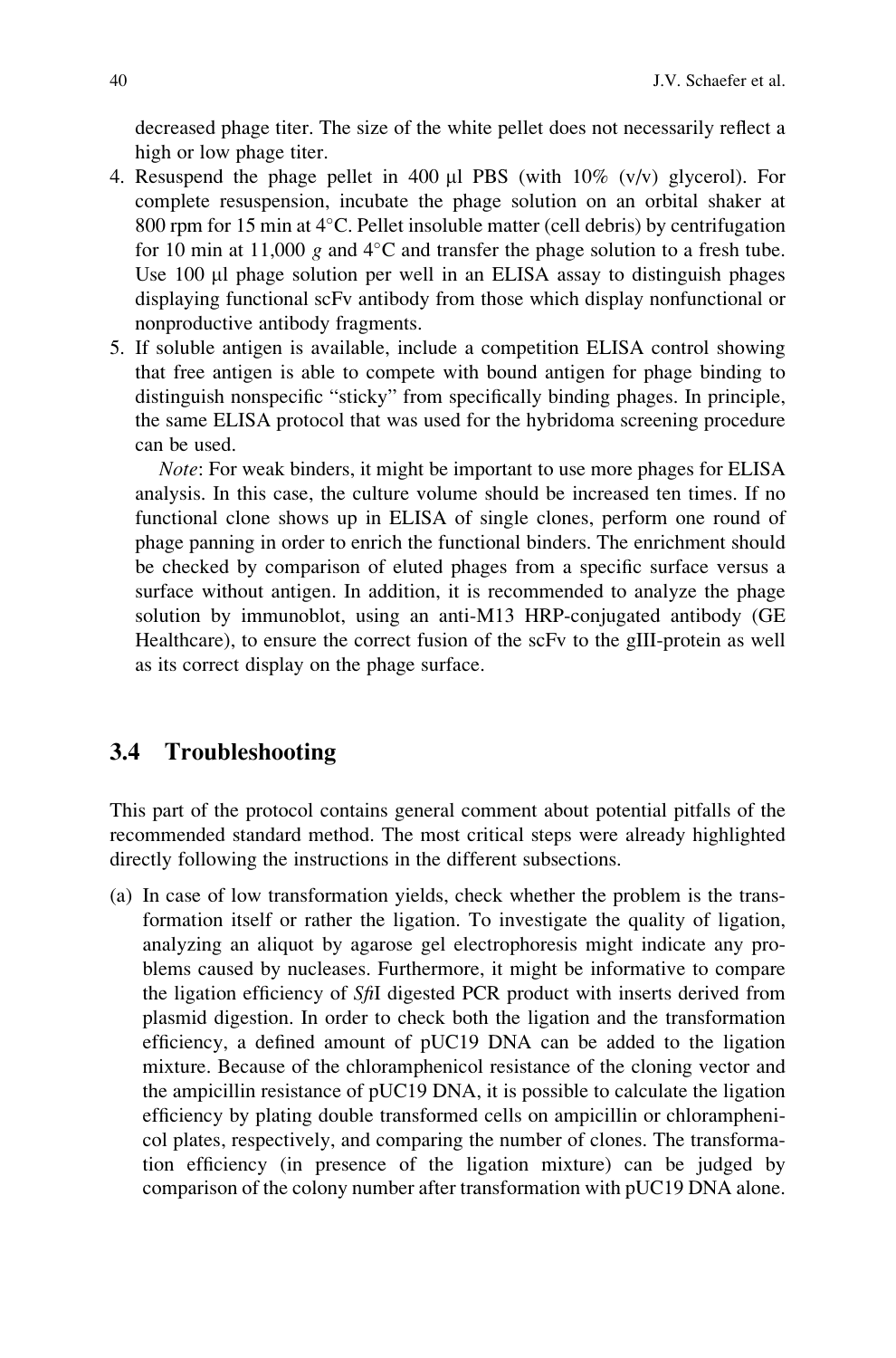- (b) The quality of the oligonucleotides used in this procedure is crucial for the successful and reliable amplification of various antibody genes as well as their subsequent assembly into scFvs. The number of proposed primers is important for a broad representation of the immune response, as any sequence absent from the complex mixture will obviously decrease the functional library size. We also strongly recommend using primers that have been accurately purified after their synthesis (either by HPLC or, for longer primers, by PAGE) to ensure that no single-base deletions are present in any of the oligonucleotides. These deletions as well as any insertions would cause frameshifts in the final gene assembly, resulting in a number of nonfunctional library members. Therefore, we also suggest – especially for library cloning – to sequence the genes of several random clones as well as to check for full-length scFv by western blot analysis detecting its fusion partner gene III (see note at 3.3.6.5).
- (c) In case of severe problems in the PCR amplification of the  $V_H$  and  $V_I$  genes (steps 3.3.2), it might be worth considering to divide this reaction into two separate ones. Using the proposed primers without any overhang at their 5'-end (which either codes for the  $FLAG_s$ -tag and the  $SfI$  cleavage site, or the  $(Gly<sub>4</sub>Ser)<sub>4</sub>$ -linker), the pure antibody DNA should be amplified in a first PCR reaction, and, subsequently, a second PCR should be performed for reamplification and introduction of the appropriate overhangs with the original full-length primers. This procedure increases the degree of matching in both reactions, and might therefore help in the annealing step of the primers.
- (d) Whenever expression of the scFv gene is not required, the bacteria should be grown in the presence of 1% glucose. Glucose will cause a tight suppression of the *lac* promoter, thereby ensuring the genetic stability of the inserted scFv genes. Likewise, we suggest growing XL1-Blue always on agar plates and in media containing tetracycline (tet) to keep the bacteria infective, as the tet resistance is located on the F'-plasmid that also contains the genes encoding F-pilus formation. Always use fresh XL1-Blue colonies, as subcloning might occasionally lead to the formation of tet resistant cells, which are no longer infectable. As the F-pilus expression is reduced when the bacteria are past log phase as well as when grown at temperatures below  $34^{\circ}$ C, we also recommend growing them at 37 $^{\circ}$ C to OD<sub>600</sub> = 0.4–0.6.
- (e) When working with libraries, double transformants can and will occur (Goldsmith et al. [2007](#page-21-0)). It is thus highly recommended that the scFv fragments of interest be recloned into a new vector (e.g., from pAK100 to pAK400), when they are analyzed at the level of pure unfused protein, thereby also introducing a stronger translation initiation region. It should be noted that diluted retransformation cannot resolve plasmid mixtures, as in E. coli, plasmids can form reversible concatamers.

Acknowledgements This protocol has evolved over the years, and heavily relies on the original versions developed by Anke Krebber and Jörg Burmester, with important discussions and contributions to the reagents and procedures gradually added from Peter Lindner, Lutz Jermutus, Jörg Willuda, Daniel Steiner, Barbara Klinger, and Cornelia Rinderknecht.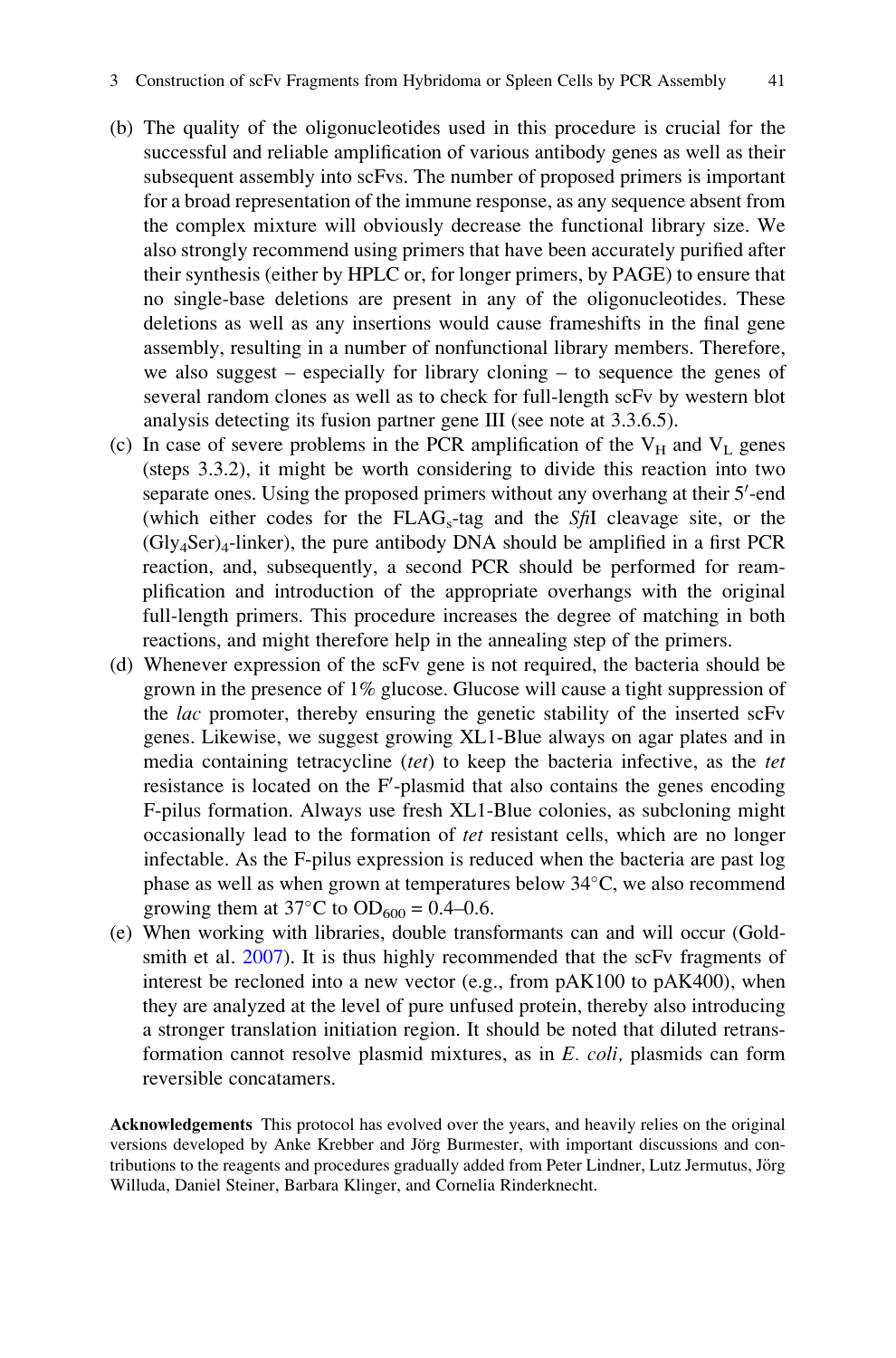# <span id="page-21-0"></span>References

- Adams GP, McCartney JE, Tai MS, Oppermann H, Huston JS, Stafford WF 3rd, Bookman MA, Fand I, Houston LL, Weiner LM (1993) Highly specific in vivo tumor targeting by monovalent and divalent forms of 741F8 anti-c-erbB-2 single-chain Fv. Cancer Res 53:4026–4034
- Amstutz P, Binz HK, Zahnd C, Plückthun A (2006) Ribosome display: in vitro selection of protein-protein interactions. In: Celis J (ed) Cell biology: a laboratory handbook, 3rd edn. Elsevier, Amsterdam, pp 497–509
- Backmann N, Zahnd C, Huber F, Bietsch A, Plückthun A, Lang HP, Güntherodt HJ, Hegner M, Gerber C (2005) A label-free immunosensor array using single-chain antibody fragments. Proc Natl Acad Sci USA 102:14587–14592
- Barbas C, Burton D, Scott J, Silverman G (2001) Phage display: a laboratory manual. Cold Spring Harbor Laboratory Press, Cold Spring Harbor, NY
- Bothmann H, Plückthun A (1998) Selection for a periplasmic factor improving phage display and functional periplasmic expression. Nat Biotechnol 16:376–380
- Burmester J, Plückthun A (2001) Construction of scFv fragments from hybridoma or spleen cells by PCR assembly. In: Kontermann R, Dübel S (eds) Antibody engineering. Springer, Berlin, pp 19–40
- Di Paolo C, Willuda J, Kubetzko S, Lauffer I, Tschudi D, Waibel R, Plückthun A, Stahel RA, Zangemeister-Wittke U (2003) A recombinant immunotoxin derived from a humanized epithelial cell adhesion molecule-specific single-chain antibody fragment has potent and selective antitumor activity. Clin Cancer Res 9:2837–2848
- Don RH, Cox PT, Wainwright BJ, Baker K, Mattick JS (1991) 'Touchdown' PCR to circumvent spurious priming during gene amplification. Nucleic Acids Res 19:4008
- Dziegiel M, Nielsen LK, Andersen PS, Blancher A, Dickmeiss E, Engberg J (1995) Phage display used for gene cloning of human recombinant antibody against the erythrocyte surface antigen, rhesus D. J Immunol Methods 182:7–19
- Ewert S, Honegger A, Plückthun A (2004) Stability improvement of antibodies for extracellular and intracellular applications: CDR grafting to stable frameworks and structure-based framework engineering. Methods 34:184–199
- Freund C, Ross A, Plückthun A, Holak TA (1994) Structural and dynamic properties of the Fv fragment and the single-chain Fv fragment of an antibody in solution investigated by heteronuclear three-dimensional NMR spectroscopy. Biochemistry 33:3296–3303
- Ge L, Knappik A, Pack P, Freund C, Plückthun A (1995) Expressing antibodies in Escherichia coli. In: Borrebaeck C (ed) Antibody engineering, 2nd edn. Oxford University Press, Oxford, pp 229–236
- Glockshuber R, Malia M, Pfitzinger I, Plückthun A (1990) A comparison of strategies to stabilize immunoglobulin Fv-fragments. Biochemistry 29:1362–1367
- Goldsmith M, Kiss C, Bradbury AR, Tawfik DS (2007) Avoiding and controlling double transformation artifacts. Protein Eng Des Sel 20:315–318
- Hanes J, Plückthun A (1997) In vitro selection and evolution of functional proteins by using ribosome display. Proc Natl Acad Sci USA 94:4937–4942
- Hanes J, Jermutus L, Weber-Bornhauser S, Bosshard HR, Plückthun A (1998) Ribosome display efficiently selects and evolves high-affinity antibodies in vitro from immune libraries. Proc Natl Acad Sci USA 95:14130–14135
- Honegger A, Plückthun A  $(2001)$  The influence of the buried glutamine or glutamate residue in position 6 on the structure of immunoglobulin variable domains. J Mol Biol 309:687–699
- Honegger A, Spinelli S, Cambillau C, Plückthun A (2005) A mutation designed to alter crystal packing permits structural analysis of a tight-binding fluorescein-scFv complex. Protein Sci 14:2537–2549
- Huston JS, Levinson D, Mudgett-Hunter M, Tai MS, Novotny J, Margolies MN, Ridge RJ, Bruccoleri RE, Haber E, Crea R, Oppermann H (1988) Protein engineering of antibody binding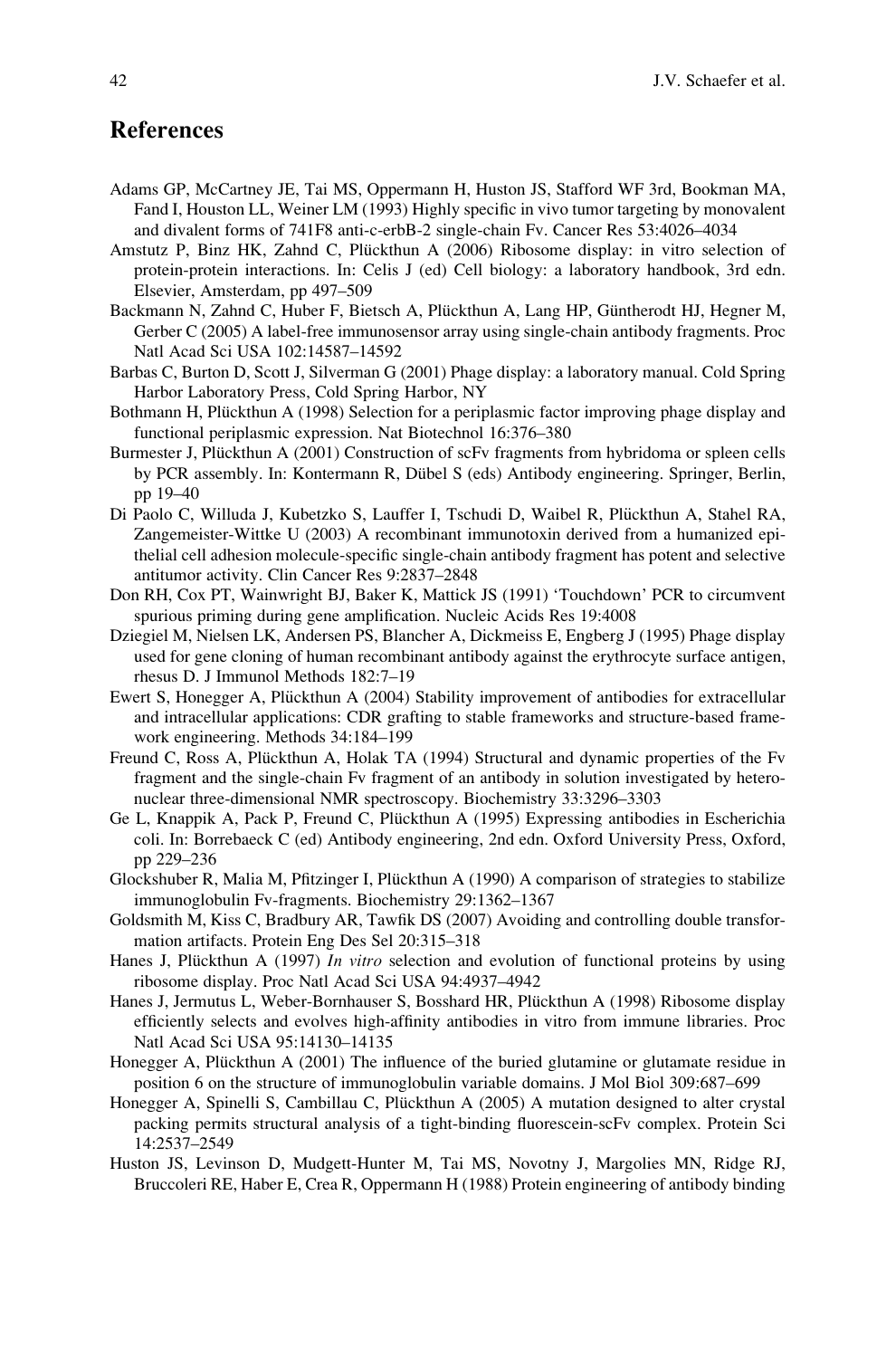<span id="page-22-0"></span>sites: recovery of specific activity in an anti-digoxin single-chain Fv analogue produced in Escherichia coli. Proc Natl Acad Sci USA 85:5879–5883

- Johansen LK, Albrechtsen B, Andersen HW, Engberg J (1995) pFab60: a new, efficient vector for expression of antibody Fab fragments displayed on phage. Protein Eng 8:1063–1067
- Jung S, Spinelli S, Schimmele B, Honegger A, Pugliese L, Cambillau C, Plückthun A (2001) The importance of framework residue H6, H7, and H10 in antibody heavy chains: Experimental evidence for a new structural subclassification of antibody  $V_H$  domains. J Mol Biol 309:701–716
- Kabat E, Wu T, Reid-Miller M, Perry H, Gottesman K, Foeller C (1991) Sequences of proteins of immunological interest, 5th edn. US Department of Health and Human Services, Public Service, NIH
- Knappik A, Plückthun A (1994) An improved affinity tag, based on the FLAG peptide for the detection and purification of recombinant antibody fragments. Biotechniques 17:754–761
- Knappik A, Ge L, Honegger A, Pack P, Fischer M, Wellnhofer G, Hoess A, Wölle J, Plückthun A, Virnekäs B (2000) Fully synthetic human combinatorial antibody libraries (HuCAL), based on modular consensus frameworks and CDRs randomized with trinucleotides. J Mol Biol 296:57–86
- Krebber A, Bornhauser S, Burmester J, Honegger A, Willuda J, Bosshard HR, Plückthun A (1997) Reliable cloning of functional antibody variable domains from hybridomas and spleen cell repertoires employing a reengineered phage display system. J Immunol Methods 201:35–55
- Kütemeier G, Harloff C, Mocikat R (1992) Rapid isolation of immunoglobulin variable genes from cell lysates of rat hybridomas by polymerase chain reaction. Hybridoma 11:23–32
- Lee CM, Iorno N, Sierro F, Christ D (2007) Selection of human antibody fragments by phage display. Nat Protoc 2:3001–3008
- Lefranc M, Lefranc G (2001) The Immunoglobulin FactsBook. Academic Press, London
- Lindner P, Guth B, Wülfing C, Krebber C, Steipe B, Müller F, Plückthun A (1992) Purification of native proteins from the cytoplasm and periplasm of Escherichia coli using IMAC and histidine tails: a comparison of proteins and protocols. Methods 4:41–56
- Lindner P, Bauer K, Krebber A, Nieba L, Kremmer E, Krebber C, Honegger A, Klinger B, Mocikat R, Plückthun A (1997) Specific detection of his-tagged proteins with recombinant anti-His tag scFv-phosphatase or scFv-phage fusions. Biotechniques 22:140–149
- Luginbühl B, Kanyo Z, Jones RM, Fletterick RJ, Prusiner SB, Cohen FE, Williamson RA, Burton DR, Plückthun A (2006) Directed evolution of an anti-prion protein scFv fragment to an affinity of 1 pM and its structural interpretation. J Mol Biol 363:75–97
- Mondon P, Dubreuil O, Bouayadi K, Kharrat H (2008) Human antibody libraries: a race to engineer and explore a larger diversity. Front Biosci 13:1117–1129
- Morfill J, Blank K, Zahnd C, Luginbühl B, Kuhner F, Gottschalk KE, Plückthun A, Gaub HE (2007) Affinity-matured recombinant antibody fragments analyzed by single-molecule force spectroscopy. Biophys J 93:3583–3590
- Munro S, Pelham HR (1986) An Hsp70-like protein in the ER: identity with the 78 kD glucoseregulated protein and immunoglobulin heavy chain binding protein. Cell 46:291–300
- Pack P, Kujau M, Schroeckh V, Knüpfer U, Wenderoth R, Riesenberg D, Plückthun A (1993) Improved bivalent miniantibodies, with identical avidity as whole antibodies, produced by high cell density fermentation of Escherichia coli. Biotechnology (N Y) 11:1271–1277
- Plückthun A, Pack P (1997) New protein engineering approaches to multivalent and bispecific antibody fragments. Immunotechnology 3:83–105
- Plückthun A, Krebber A, Krebber C, Horn U, Knüpfer U, Wenderoth R, Nieba L, Proba K, Riesenberg D (1996) Producing antibodies in Eschericia coli: Fom PCR to fermentation. In: McCafferty J, Hoogenboom H (eds) Antibody engineering: a practical approach. IRL press, Oxford, pp 203–252
- Sambrook J, Russell D (2001) Molecular cloning. A laboratory manual, 3rd edn. Cold Spring Harbor Laboratory Press, Cold Spring Harbor, NY